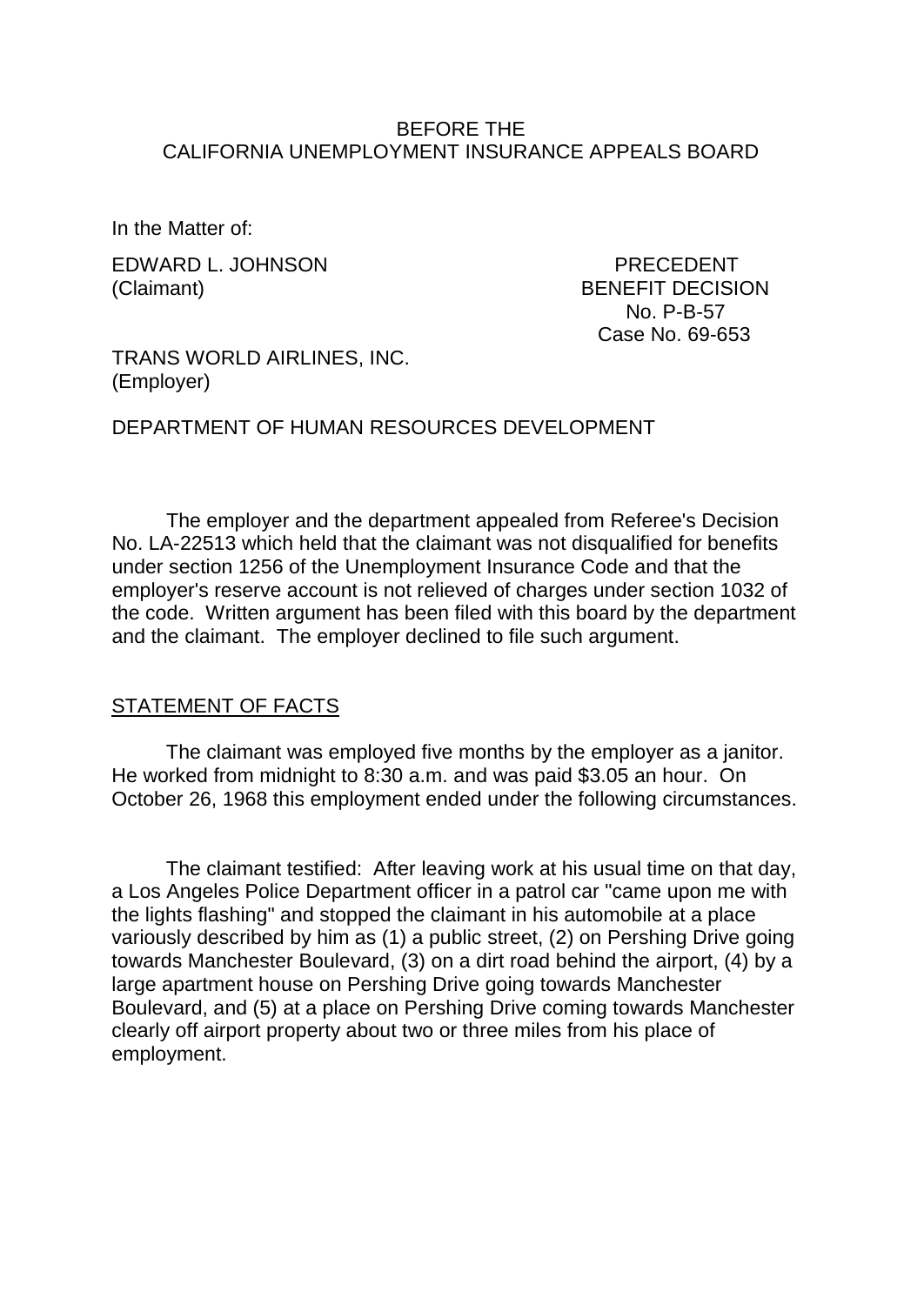According to the claimant the officer asked to see the claimant's driver's license and ordered the claimant out of his automobile. The claimant testified he had committed no motor vehicle violation and asked the officer the reason for being stopped. He was told it was a routine check. The officer cautioned the claimant to step away from his automobile. He then opened the door and looked in. On the passenger's side of the seat lying on the seat was a blanket belonging to the claimant. The claimant continued:

"... He picked up the blanket and he said, 'What is this?' I said, 'It's not mine' . . . . and after he had taken the things out the front seat and kind of underneath the seat, he went to the glove compartment and also pulled out, I don't know what items he pulled out."

The officer removed a number of packaged food items and 20 miniature bottles of liquor. The liquor bottles were labeled "TWA." The claimant at that time denied knowledge of the items being in his automobile. He did not protest the search. It was the claimant's position that the merchandise which was found was placed there by some unknown person:

". . . They were in the front seat down. I have a blanket I use on the seat because the seat is worn and these someone had planted on the front seat with this blanket I have over them."

\* \* \*

"These were to the far right side where a passenger would usually sit."

\* \* \*

". . . They were in a container -- tin container. I can't describe the size of it. Maybe a six by twelve. I don't know the regular size of this thing."

The claimant later altered his version of where the employer's property was found by the police officer and testified that "It was not on the seat. It was on the bottom of the seat, on the floor boards."

The officer asked for and was given the keys to the trunk of the claimant's automobile. Nothing incriminating was found. The items found in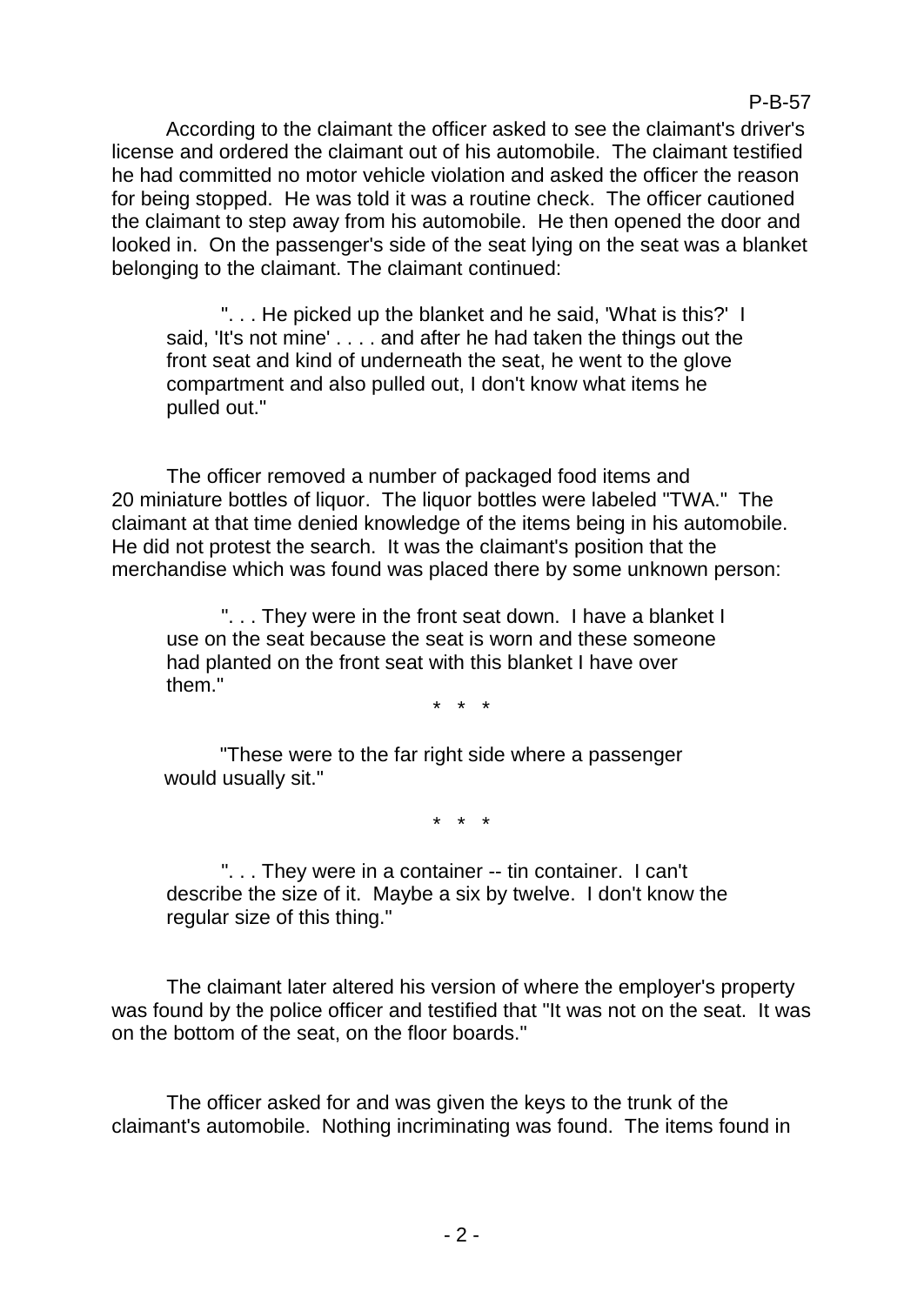the passenger compartment were placed in the police car and tha claimant was handcuffed and ordered to accompany the officer in the police car. He was taken by the officer to the Los Angeles International Airport where inquiry was made by the police officer at Continental Air Lines as to the legal ownership of the merchandise found in the claimant's automobile. The claimant had not informed the officer where he worked until after employees of Continental were unable to recognize either the claimant or the merchandise.

The claimant was then taken to the employer's office where the items were inventoried in the presence of the claimant and the police officer. After a brief consultation between the employer's representatives and the shop steward, the claimant was asked to resign from his job. The shop steward advised him to take this course of action. The claimant did not protest and made a written statement resigning from his employment.

The resignation signed by the claimant reads as follows:

"26 Oct 1968

"To Whom It May Concern:

"Please be informed herein that the undersigned is resigning from the employment of Trans World Airlines Inc as of 1100 Oct 26 1968 because of the accusation and involvment [sic] in LAPD investigation of company material in my custody

/s/ Edward L. Johnson

"I also accept the responsility [sic] for the commodities being in my vehicle

/s/ Edward L. Johnson

The claimant testified that he saw the second paragraph of the resignation for the first time at the hearing; that he was told to sign his name the second time because his first signature was not legible; and that the second paragraph was added without his knowledge. He admitted the truth of the first paragraph and that it was prepared in his presence. A machine copy of the resignation was entered as Exhibit No. 4 to the record. We find both signatures to be legible.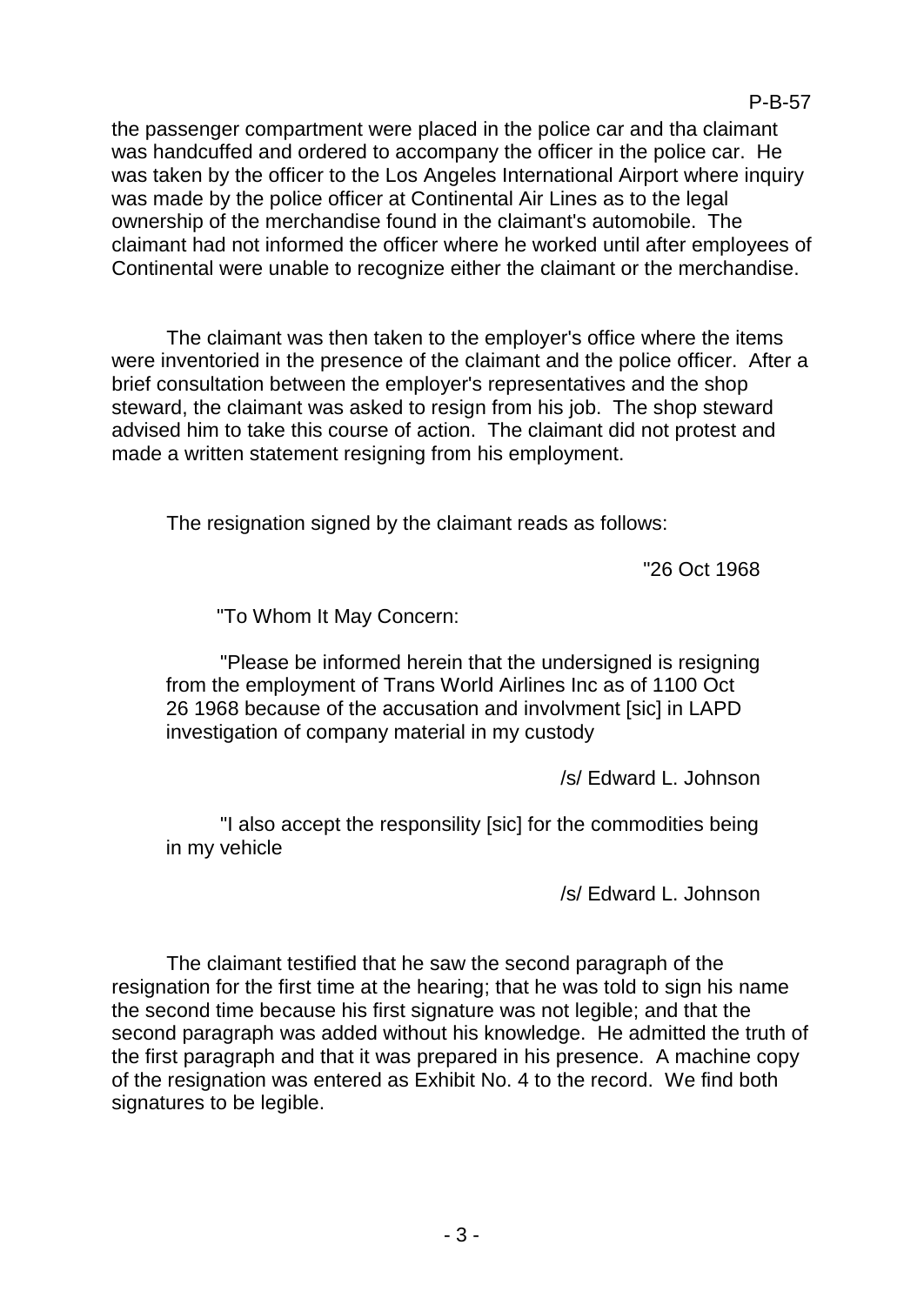It is not known whether the police officer had in his possession an arrest or a search warrant when he accosted the claimant. No arrest was made. The claimant was released after he signed the resignation. No criminal charge has been brought against him as a result of his being found with the employer's property. The claimant testified that throughout the incident, from the moment he was accosted by the police officer and displayed his driver's license until handcuffed and returned to the employer's premises, he was ordered to stand his distance: "'You get out of the car. You make me nervous . . .'" or the officer stated, "'Get further back. If you don't, I'm going to have you handcuffed.'" The claimant was finally handcuffed: "So he at that time he said, 'I can't drive with you. You make me nervous,' so he handcuffed me."

As a janitor, the claimant worked in areas where the employer's food and liquor items were accessible to him. While at work he parked his automobile about 150 feet from his work station. The claimant had a ten minute break and lunch period during his shift with an opportunity to go to his automobile.

# REASONS FOR DECISION

Section 1256 of the California Unemployment Insurance Code provides that a claimant shall be disqualified from receiving unemployment insurance benefits if he has been discharged for misconduct connected with his most recent work. Sections 1030 and 1032 of the code provide in these circumstances that the employer's reserve account may be relieved of benefit charges.

A forced resignation is a discharge. The claimant in the present case was advised to resign by his representative, the shop steward, after the steward had consulted with the employer's representatives. The claimant was forced to resign. The terminal issue before us is whether his discharge was for misconduct within the meaning of section 1256 of the code. To reach its resolution we must examine the present record in light of current notions of "administrative due process."

The Second District Court of Appeals for the State of California in Maywood Glass Company v. Stewart (1959), 170 Cal. App. 2d 719, 339 Pac. 2d 947, adopted for this jurisdiction the principle first enunciated by the Supreme Court of Wisconsin in Boynton Cab Company v. Giese (1941), 237 Wis. 237, 296 N.W. 630, that in cases of alleged misconduct the burden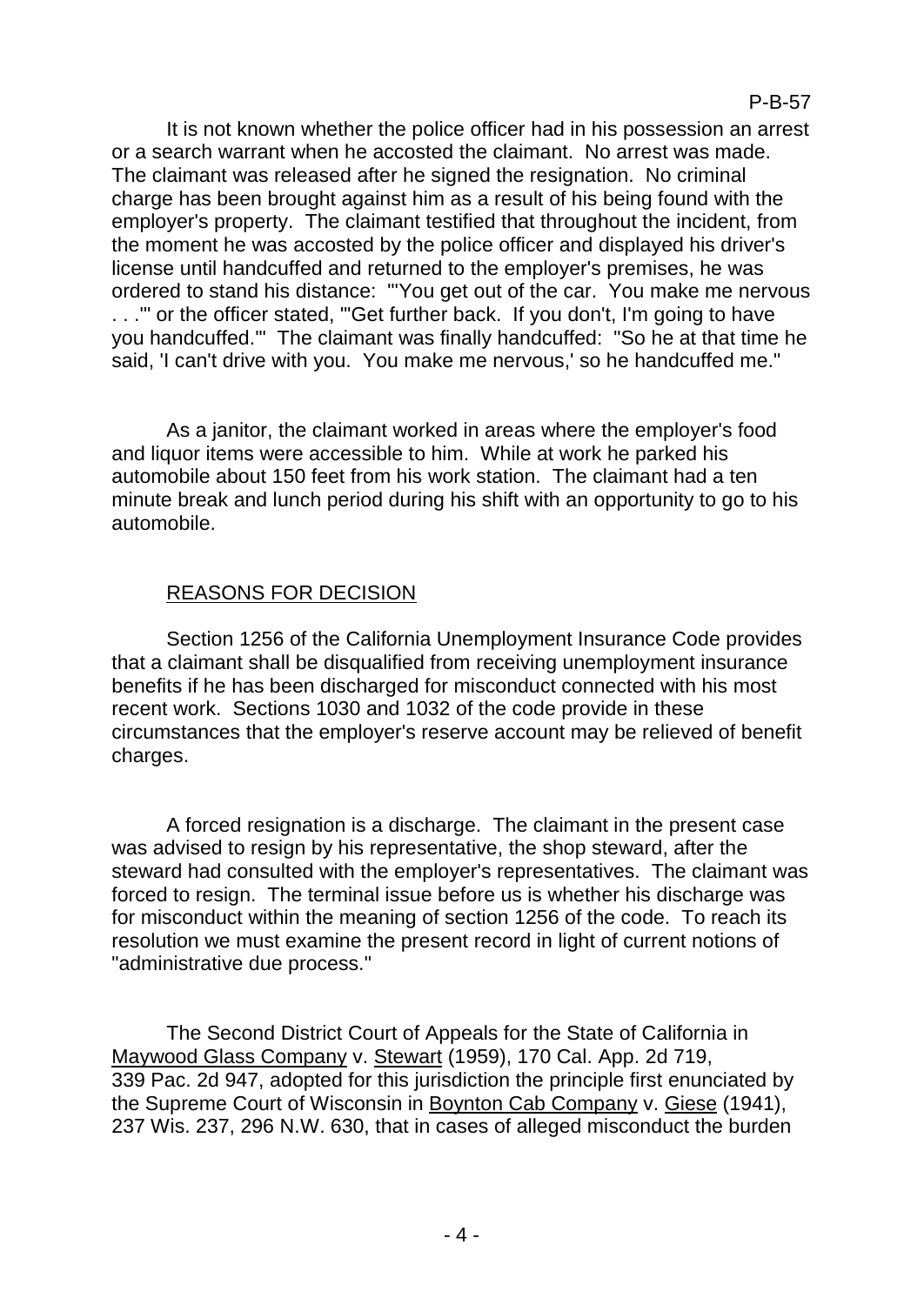of proving deliberate violations or disregard of the standards of behavior which an employer has a right to expect of his employee must be initially borne by the employer. Derived from the common law rule that a master must go forward to sustain the burden of showing sufficient cause for his servant's discharge on the grounds of alleged wrongdoing, the servant being under no obligation to first show he was without fault, it was authoritatively established for this board in the Maywood case that a claimant is eligible to receive benefits unless his employer proves some valid reason for his disqualification. Thus a claimant comes to our proceedings with a prima facie case for his eligibility created by force of law. He is entitled to prevail in the absence of a showing of his wrongdoing. (The concept of employee fault has been definitively treated by us in Appeals Board Decision No. P-B-3.)

Conversion of another's property, whether belonging to an employer or one of its employees, is "any distinct act of dominion wrongfully exerted over another's personal property in denial of or inconsistent with his rights therein . . . ." (Ballentine Law Dictionary, 1948 ed.) We will not hesitate to hold that misappropriation of an employer's property by an employee is conclusive evidence of misconduct, because such conduct is the type which evinces a "wilful or wanton disregard of an employer's interests," a deliberate violation of the standards of behavior which an employer has a right to expect of his employees (Maywood Glass Company, supra, the court quoting with approval the reasoning expressed in Boynton Cab Company v. Neubeck (1941), 237 Wis. 249, 259, 296 N.W. 636, 640).

In Benefit Decision No. 5070, the eligibility for benefits of a claimant who with her husband had been discharged for alleged misappropriation of company property was considered. Subsequent to their discharge a warrant was issued for the arrest of the husband, and a jury trial was conducted before a justice of the peace which resulted in the husband's acquittal. No criminal charges were preferred against the claimant. There was no question that the property had been found in the possession of the claimant and her husband.

The claimant maintained before the referee that she and her husband had purchased the property at the company commissary, but she was unable to support her testimony by furnishing copies of invoices covering the alleged purchase. A company official denied that the purchase had been made at the commissary. On this conflicting evidence, the referee held that the claimant had been discharged for misconduct.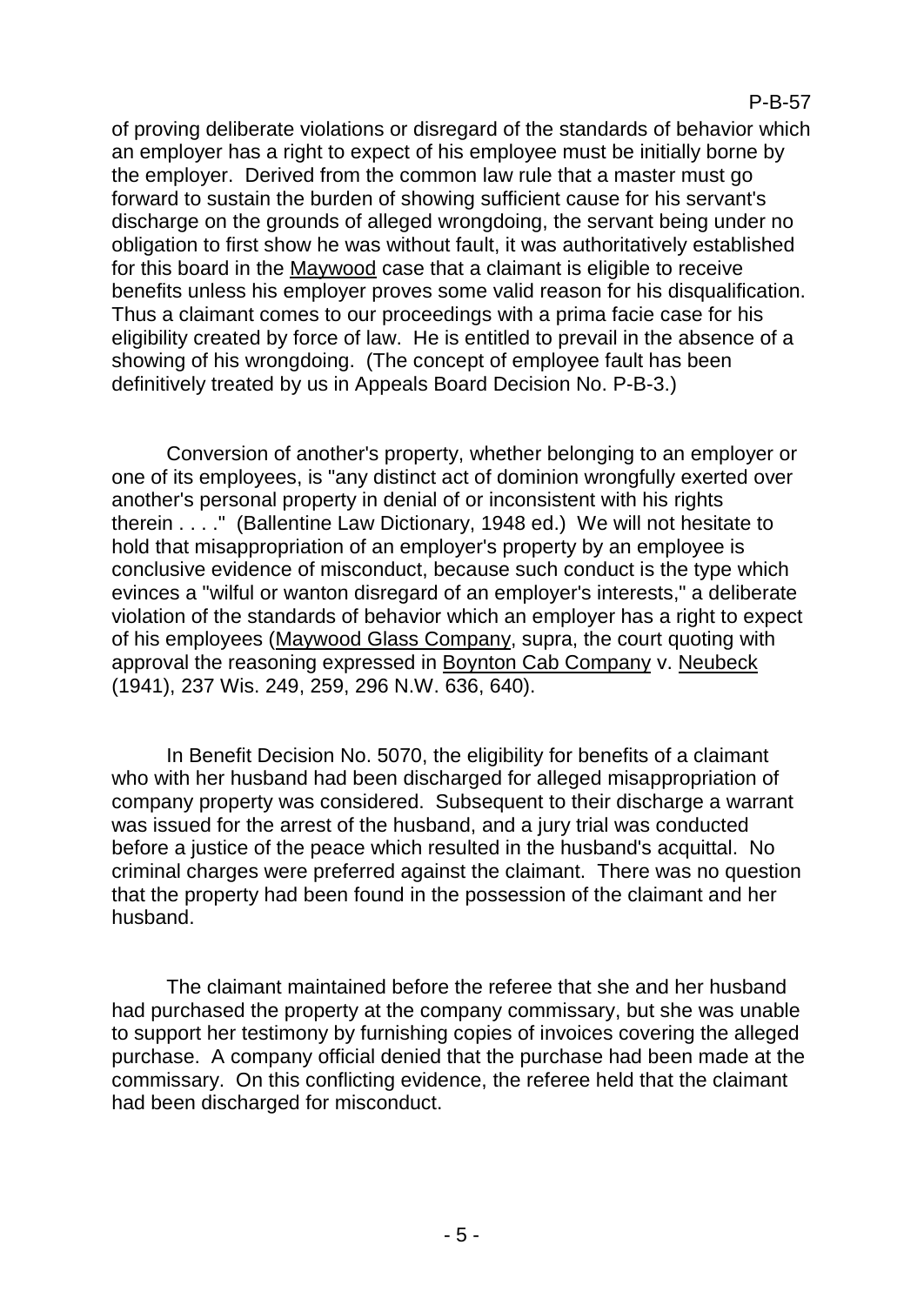In exercising its power of appellate review, the board there held that the acquittal of the husband was not conclusive of the evidentiary issue presented to the referee; namely, whether the claimant had taken the employer's property. Secondly, it held that the same degree of proof was not required to sustain a finding of misconduct under the Unemployment Insurance Act (now Unemployment Insurance Code) as would be required to sustain a conviction for an illegal act in a criminal proceeding; that is, guilt beyond a reasonable doubt need not be proved in our proceedings. A preponderance of the evidence showing an unsatisfactorily explained possession of an employer's property will support a conclusion that a claimant has been discharged for misconduct. Put another way, the quantum of proof which is required in our administrative proceedings need not amply support a particular finding of fact. It need only outweigh opposing evidence. We thoroughly approve of both the reasoning and result of this case.

The quality of evidence necessary to sustain such a finding has been explicitly defined in our regulations as follows:

"Any relevant evidence shall be admitted if it is the sort of evidence on which responsible persons are accustomed to rely in the conduct of serious affairs, regardless of the existence of any common law or statutory rule which might make improper the admission of such evidence over objection in civil actions." (Section 5038(c), Title 22, California Administrative Code)

This criterion implements our legislative mandate, expressed in section 1252 of the Unemployment Insurance Code, that we administer the unemployment insurance program under our charge in accordance with rules of evidence having as their basic purpose and design the exclusion from the record of unreliable forms of proof, not the suppression of truth. (Compare Appeals Board Decision No. P-R-38 in which we held that our refusal to strictly adhere to rules of evidence - therein the hearsay rule - in ex parte ruling cases does not deprive a party of procedural due process but rather results in substantial justice being done)

No substantive right of a claimant is violated if otherwise unreliable hearsay is introduced to corroborate direct evidence (Swegle v. State Board of Equalization (1954), 125 Cal. App, 2d 423, 270 Pac. 2d 518), or to explain or further support direct evidence (Cooper v. State Board of Public Health (1951), 102 Cal. App. 2d 27). Such circumstantial evidence may also be sufficiently preponderant and persuasive in a given unemployment insurance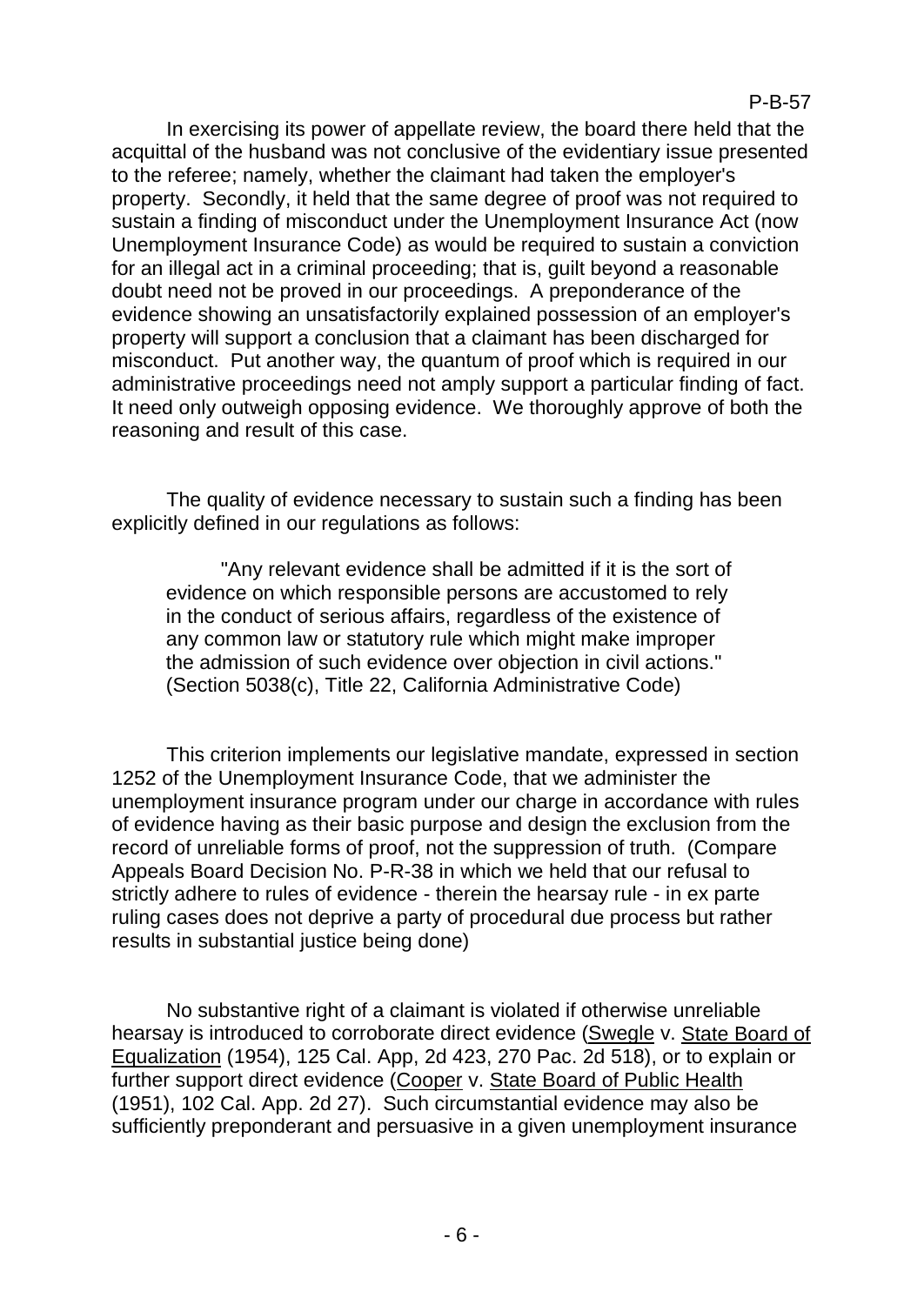benefit case to result in a holding that a claimant has been discharged for misconduct when the act committed by him will "justify the reasonable inference that the employee should have known that injury or damage to his employer's interests was a probable result." (Appeals Board Decision No. P-B-14)

In Benefit Decision No. 5114, this general rule was specifically applied by an earlier board to facts similar to those found by this board in the present case. The claimant had been discharged after being found with company property in her possession contrary to an employer rule which stated that an unauthorized removal from or possession of company property would not be tolerated. The board concluded:

"We are unable to agree with the Referee that the failure of the employer to give a plausible explanation as to how the claimant might have accumulated the material in her possession should be a reason for deciding in her favor. The evidence has established that it was possible for her to obtain the materials, either from her foreman or fellow employees on her shift. Under these circumstances, it appears to us that when it was proven the property was in her possession, the burden of going forward then shifted to her to explain how and why she acquired it. This she has failed to do."

Again, this reasoning and result are as appropriate now as when written by our predecessors.

Substantially all of the evidence developed at the hearing in the present case which might clarify or explain the circumstances leading to the claimant's discharge was supplied by him. His credibility and the weight to be attached to his testimony is therefore a major issue before us.

A respected legal authority in this jurisdiction has stated that the "inherent improbability rule" is a statement of the power possessed by a trier of fact, not a doctrine of appellate review (Witkin, California Evidence, 2d ed. 1966, page 1029). This administrative tribunal, however, has assumed wide and now unchallenged power in reviewing our referee's decisions by virtue of our authority to make separate and different findings of fact after carefully reweighing all the evidence of record in cases calling for our appellate review. (See Appeals Board Decision No. P-T-13)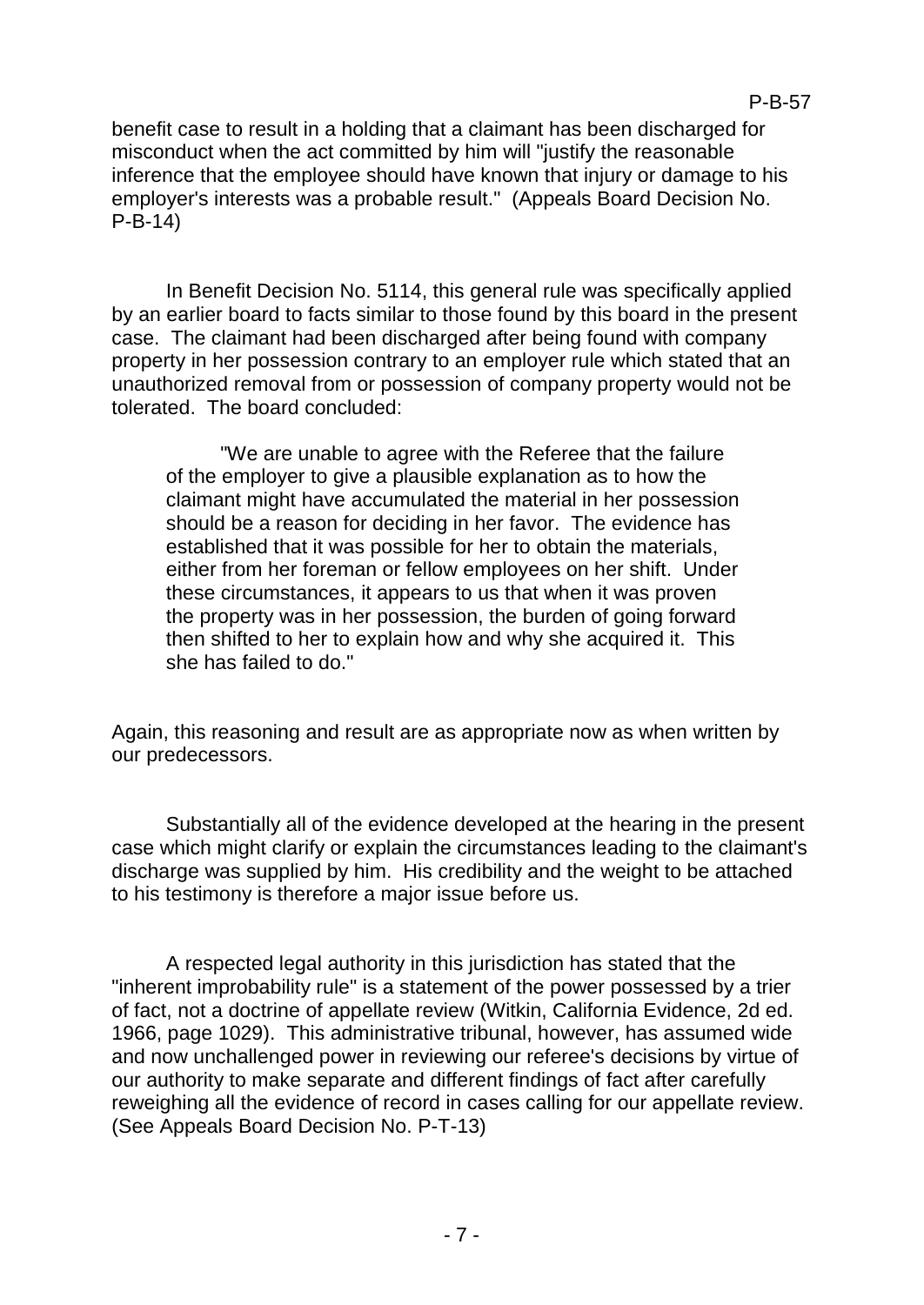In doing so, however, we recognize the important role of our referees in their capacity as hearing officers presiding over quasi-judicial proceedings. In one sense their title of "referee" is a misnomer, for they alone in the last analysis are the true advocates of justice in conducting these nonadversary proceedings. They therefore have broad discretion and authority with the duty to do all things necessary for the attainment of a full and fair hearing for each of the parties, the fulfillment of which is frequently referred to as "administrative due process." (See sections 5038-5045, Title 22, California Administrative Code) As triers of fact, they are initially the exclusive arbiters of the credit and weight to be given testimony unless there are sound and relevant considerations for rejecting it. (See also Huth v. Katz (1947), 30 Cal. 2d 605, 609, 184 Pac. 2d 521, 523, for a general discussion of this proposition)

To more fully understand the role of this tribunal and our stature with respect to our referees, it is necessary to refer to section 401 of the Unemployment Insurance Code, which provides for the vesting in us of the adjudicatory functions pertaining to the California disability and unemployment compensation programs, and to section 404 of the code, which provides for our appointment and direction of the activities of "one or more impartial referees who shall hear and render a decision in every

matter in which a petition is filed with, or an appeal is taken to, a referee . . . ."

In reviewing our referees' findings of fact, generally greater weight must be given to a party's direct testimony under oath than to indirect evidence. But direct testimony may be disbelieved where it appears unreliable, contradictory, or inherently improbable. (See Camp v. Ortega (1962), 209 Cal. App. 2d 275, 25 Cal. Rptr. 873) The United States Supreme Court expressed this view in Quock Ting v. United States (1891), 140 U.S. 417, 420- 421, 11 S. Ct. 733, 851:

"Undoubtedly, as a general rule, positive testimony as to a particular fact, uncontradicted by any one, should control the decision of the court; but that rule admits of many exceptions. There may be such an inherent improbability in the statements of a witness as to induce the court or jury to disregard his evidence, even in the absence of any direct conflicting testimony. He may be contradicted by the facts he states as completely as by direct adverse testimony; and there may be so many omissions in his account of particular transactions, or of his own conduct, as to discredit his whole story. His manner, too, of testifying may give rise to doubts of his sincerity, and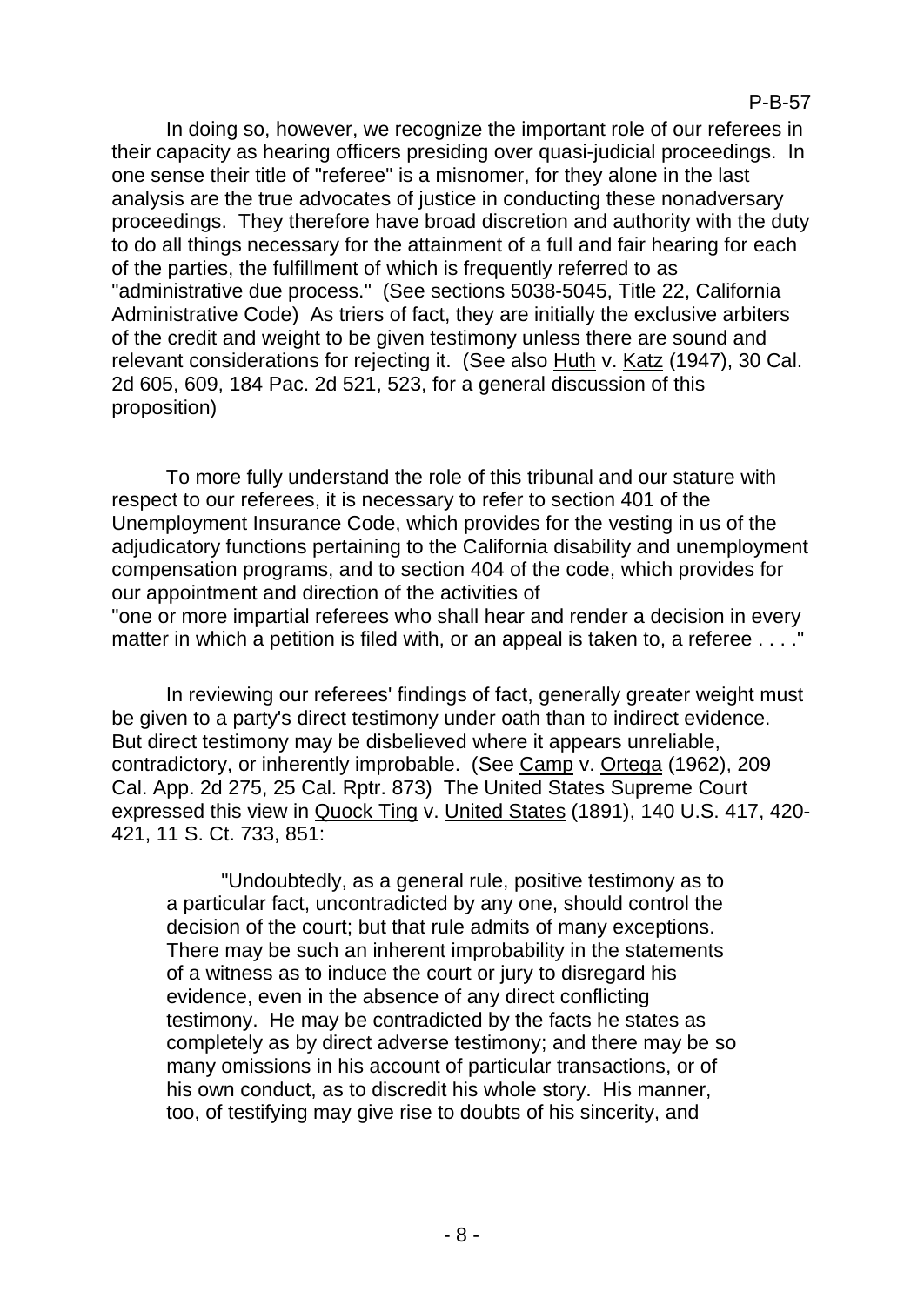create the impression that he is giving a wrong coloring to material facts. All these things may properly be considered in determining the weight which should be given to his statements, although there be no adverse verbal testimony adduced."

Our application of these standards must be tempered by reasonableness to the end that a referee's decision be affirmed unless an error committed by him be prejudicial to a party and result in a miscarriage of justice. (See California Constitution, Article VI, section 13) This is why, when we review appeals from our referees' decisions we consistently apply the principle of limiting our jurisdiction to a review of the applicable law and sufficiency of the evidence upon which that decision rests. So long as there is sufficient evidence to support the referee's decision, the sufficiency of the evidence may not be relitigated on appeal.

When dealing with matters of procedure, we follow this same principle of restraint to the point of not upsetting the decision of the trier of fact unless the record be so fatally defective and unless the referee's error be so gross as to result in substantial prejudice to the basic rights of a party to a full and fair hearing. If it is clear from the record that substantial and prejudicial error has been committed and may not be remedied at this stage of the proceedings, we will require another hearing so that each party is assured in practice the safeguards promised to each in theory.

We are reminded in this connection of the words spoken by one federal appellate court jurist in an opinion dealing with the exclusion of evidence by a Federal Trade Commission examiner. In Samuel H .Moss, Inc. v. F.T.C. 148 F. 2d 378, 380 (2d. Cir.1945), cert. den., 326 U.S. 734, the Court of Appeals for the Second Circuit stated:

"The last question is whether the examiner excluded evidence which he should have admitted. This testimony was presented in very disjointed form, and it is somewhat difficult to know . . . just what it was designed to prove; [In these circumstances] . . . if the case was to be tried with strictness, the examiner was right. It is quite true . . . a less confusing record would have resulted. [But] Why . . . he . . . should have thought it desirable to be so formal about the admission of evidence, we cannot understand. Even in criminal trials to a jury it is better, nine times out of ten, to admit, than to exclude, evidence and in such proceedings as these the only conceivable interest that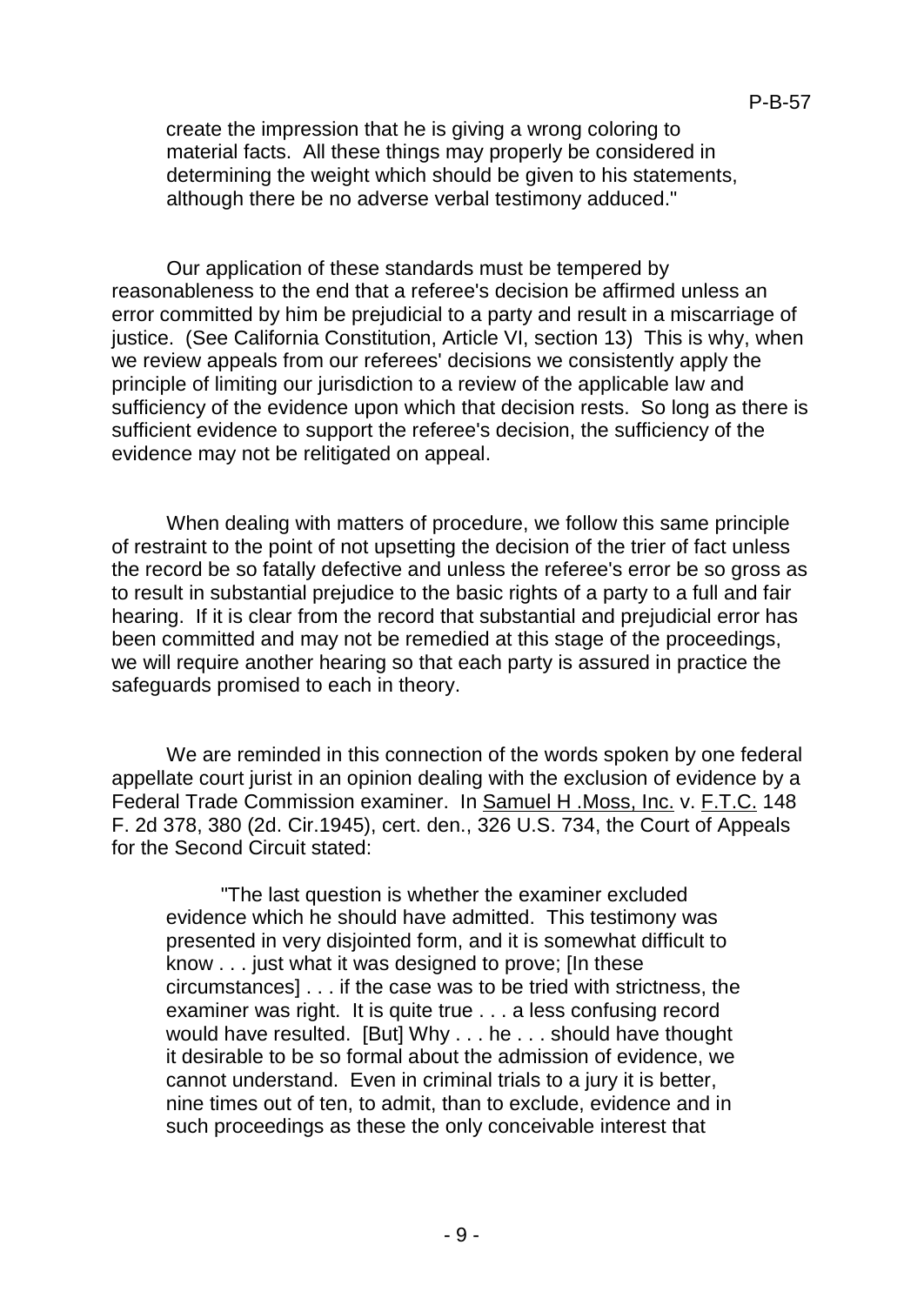can suffer by admitting any evidence is the time lost, which is seldom as much as that inevitably lost by idle bickering about irrelevancy or incompetence. In the case at bar it chances that no injustice was done, but we take this occasion to point out the danger always involved in conducting such a proceeding in such a spirit, and the absence of any advantage in depriving either the Commission or ourselves of all evidence which can conceivably throw any light upon the controversy."

This is one statement of the proper function of an examiner charged with developing an administrative record. Another and more likely result of erring on the side of liberality to fully develop a case, of course, is the avoidance of

confusion; for, again, a hearing examiner may not sit idly by and permit a meaningless record to be made. (Bethlehem Steel Company v. N.L.R.B., 120 F. 2d 641 (D.C. Cir. 1941))

From this preliminary discussion we now proceed to the essential matters for decision in this case. Did the employer carry its burden of establishing misconduct? The answer depends upon the propriety of the referee's suppression of the merchandise found in the claimant's possession and his exclusion of the claimant's confession to having unauthorized possession of the employer's property.

Since the California Supreme Court's decision in People v. Cahan (1955), 44 Cal. 2d 434, 282 Pac. 2d 905, it has been settled in this jurisdiction that illegally obtained evidence in criminal prosecutions shall be excluded and rendered inadmissible. However, the court stated: "In developing a rule of evidence applicable in the state courts, this court is not bound by the decisions that have applied the federal rule, and if it appears that those decisions have developed needless refinements and distinctions, this court need not follow them. Similarly, if the federal cases indicate needless limitations on the right to conduct reasonable searches and seizures or to secure warrants, this court is free to reject them. Under these circumstances the adoption of the exclusionary rule need not introduce confusion into the law of criminal procedure. Instead it opens the door to the development of workable rules governing searches and seizures and the issuance of warrants that will protect both the rights guaranteed by the constitutional provisions and the interest of society in the suppression of crime." (44 Cal. 2d at 450-451)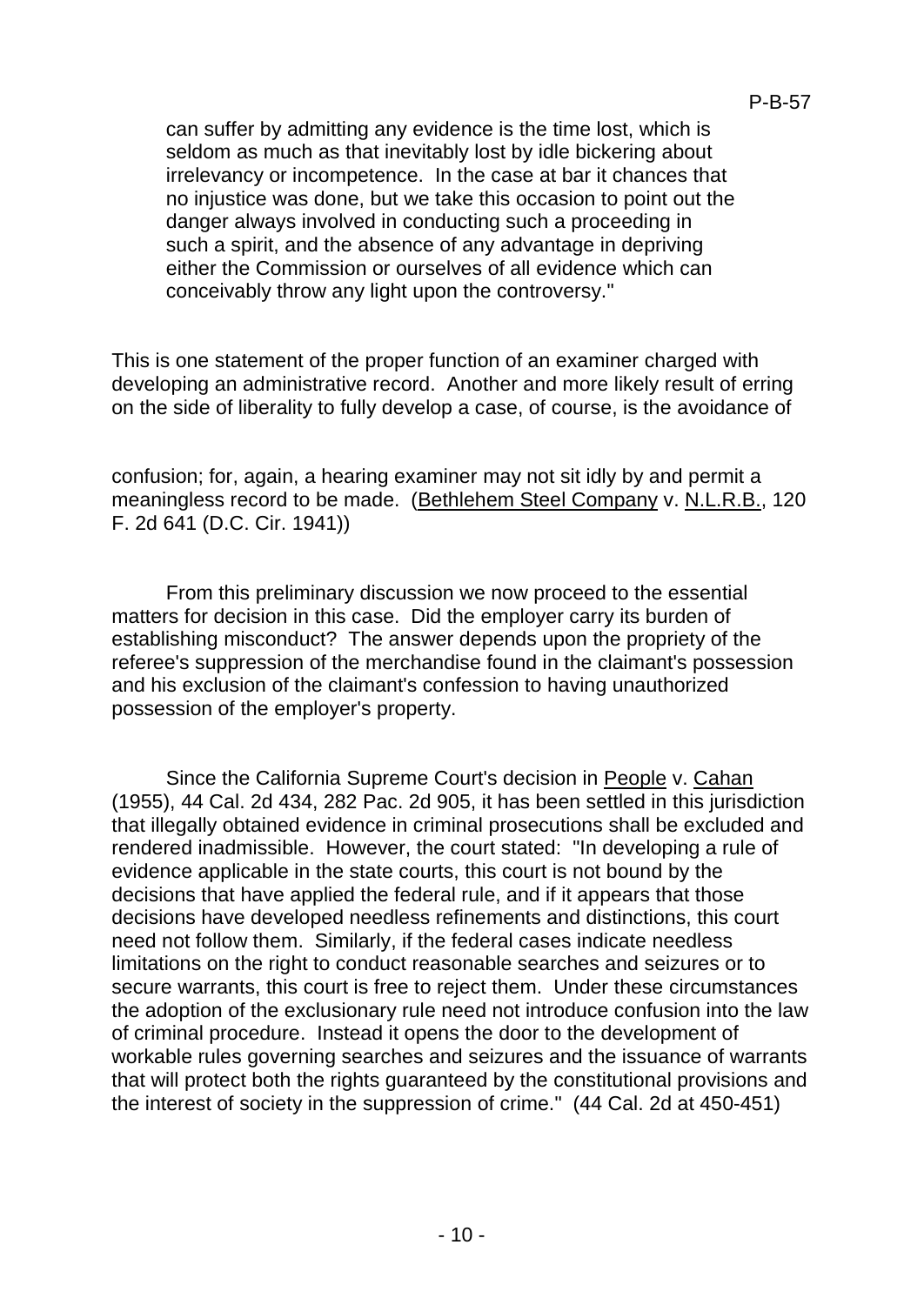In criminal investigations as opposed to prosecutions, the State of California, contrary to federal practice, permits a temporary detention for questioning without an arrest. Circumstances short of probable cause may justify an officer's stopping of a motorist for questioning when suspicious conduct in or about his automobile takes place.

"Experienced police officers naturally develop an ability to perceive the unusual and suspicious which is of enormous value in the difficult task of protecting the security and safety of lawabiding citizens." (People v. Cowman (1963), 223 Cal. App. 2d 109, 117, 35 Cal. Rptr. 528)

Therefore, when an officer is performing his legal duty on a public street or in the proximity of a defendant's automobile and observes contraband which has been placed within the range of the officer's senses, the seizure thereof does not violate the defendant's constitutional guarantees. (People v. Holloway (1964), 230 Cal. App. 2d 834, 41 Cal. Rptr. 325)

The court in People v. Manis (1969), 74 Cal. Rptr. 423, summarized the law in California on the subject of temporary detention for investigation (page 426 et seq.): A valid detention involves a determination of fact and must result from a rational suspicion by a police officer that some illegal activity is or has taken place and that the individual under suspicion is connected with the unusual activity. (74 Cal. Rptr. at 427)

Despite the accepted fact that the Los Angeles Police Department officer approached the claimant in the present case with the lights of his patrol car flashing, the claimant's unrebutted testimony is that he had committed no motor vehicle violation on that occasion. Accepting the version of his testimony which would place the employer's property upon the seat of his automobile rather than on the floor boards, there is no probative evidence supporting a conclusion that the employer's property was in plain view so as to justify its seizure by the police officer. There was, in our opinion, a search upon less than suspicious circumstances. If that search was inherently unreasonable, that is, illegal, the claimant's constitutional guarantees under the Fourteenth Amendment to the United States Constitution and Article 1, section 19, of the California Constitution, which prohibits "unreasonable searches and seizures," would be violated by admission of the seized contraband in a criminal proceeding. Parenthetically, we do not believe the record will sustain a finding in the present case that the claimant freely consented to remove himself from his automobile to allow the police officer to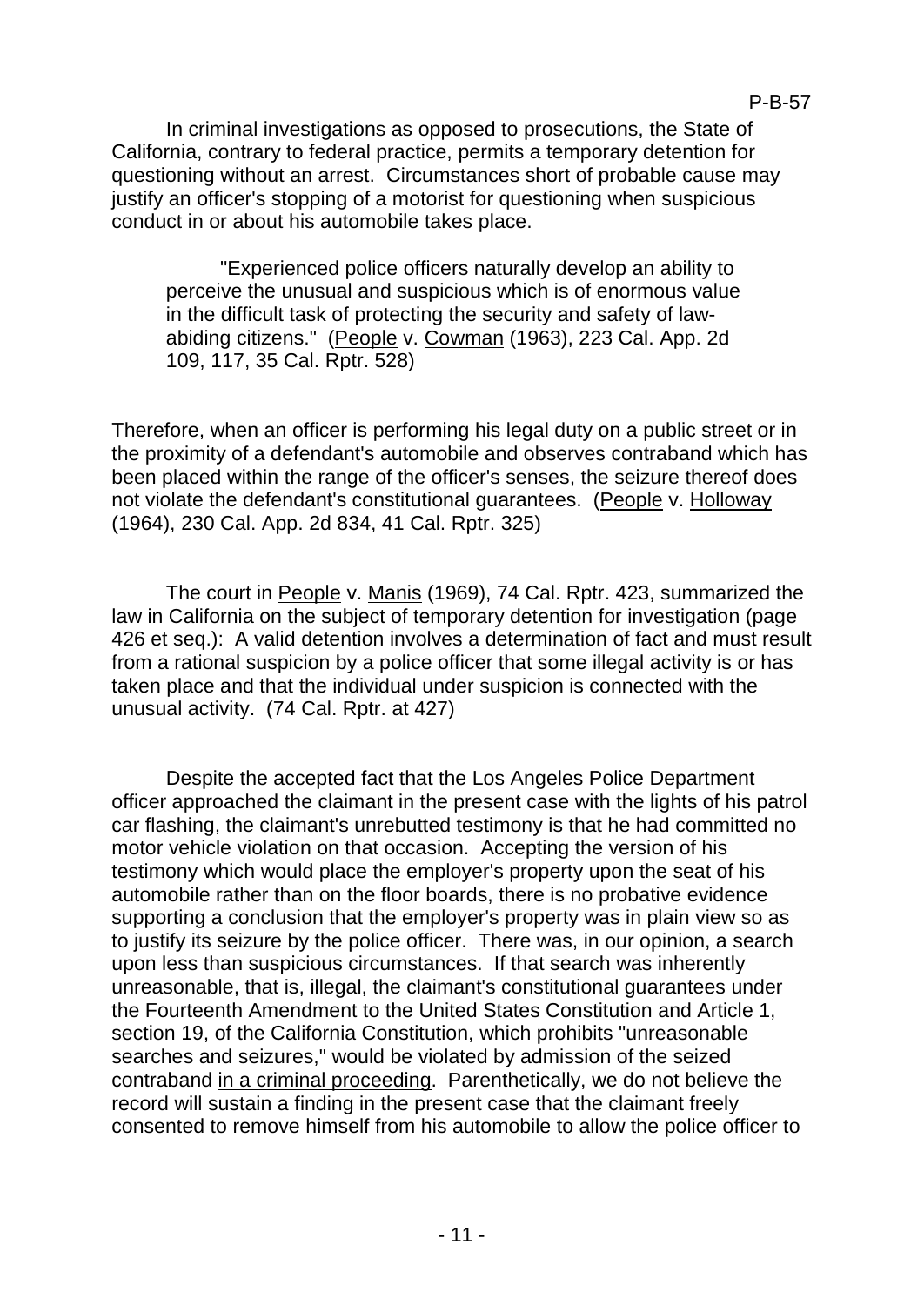observe and then to examine the merchandise lying hidden beneath the blanket, and, finally, to the officer's entry into the claimant's automobile and seizure of the employer's property. (Compare People v. Williams (1957), 148 Cal. App. 2d 525, 307 Pac. 2d 48)

But we conclude in the circumstances of this case - a civil proceeding, that there was no "search and seizure," merely a return without objection by the claimant of the property belonging to the employer. Further, the police officer did not participate in eliciting from the claimant a confession or damaging admission to be used in a criminal proceeding. The officer merely returned the claimant to the employer's premises. This board respects the essence of all constitutional provisions as being supreme law and a mandate of the highest order, and appreciates, as an administrative tribunal created by the legislature within the framework of a constitutional government, that its members and its referees must entertain no doubt regarding the implications of their duty to observe as well as respect all applicable constitutional provisions in carrying out the functions of our quasi-judicial administration of the code. But, we are not required to torture plain facts and apply exclusionary constitutional or statutory rules of procedure to reach a desired result, because in analyzing the effect of a violation of an individual's Fourth Amendment guarantee against unreasonable searches and seizures (the amendment applies generally to the states under the Fourteenth Amendment to the Federal Constitution), we must consider the purpose of the guarantee in its proper setting.

"The rule of inadmissibility arose and was developed in criminal cases, and its object - deterrence of unlawful activity by law enforcement officers - would indicate that it has little, if any, application to ordinary civil actions. But where the proceeding, though 'civil' in nature, is 'quasi-criminal' in effect, i.e., where it involves penalties or forfeitures, the exclusionary rule will be applied." (Witkin, supra, page 60)

This conclusion relieves us of the task of deciding whether the claimant's behavior contributed to the police officer's "nervousness" and determination that the claimant be handcuffed - taken into custody - since, as we read the record, whatever violation of the claimant's constitutional guarantees might have occurred is not a relevant consideration in our inquiry. Nor is it necessary to discuss, in terms of the question of custody, the leading United States Supreme Court decisions referred to in the department's brief or to People v. Dorado (1965), 62 Cal. 2d 338, 398 Pac. 2d 361, which deal with the necessity for warning a suspect of his right to counsel and to remain silent when the shift from an investigatory to an accusatory process occurs in criminal cases. (See discussion in Manis, supra, at page 428 et seq.)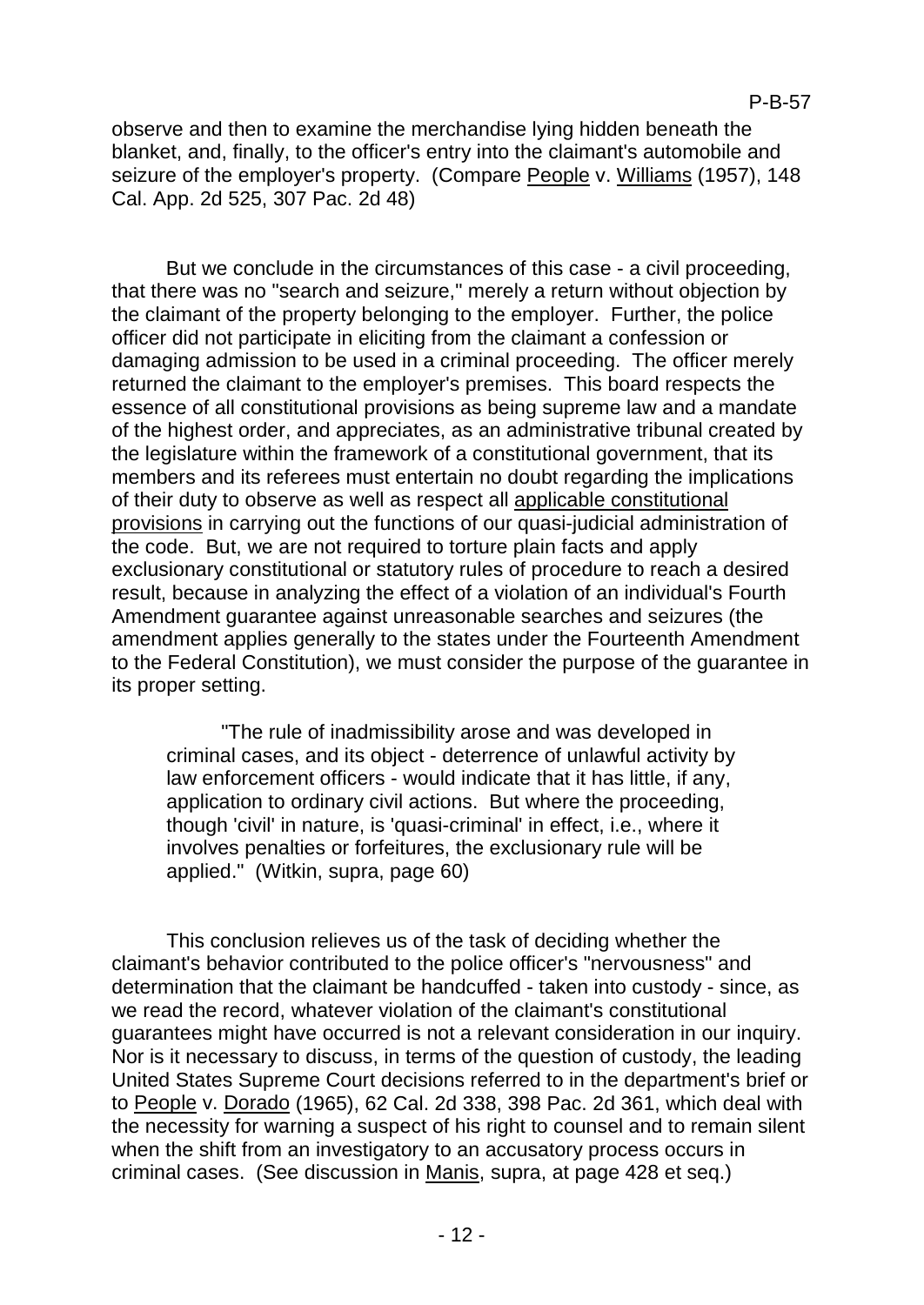### P-B-57

In our proceedings a plenary disclosure of all facts pertinent to a claim for unemployment insurance benefits is illustrated by a provision for waiver of a witness's right to be protected from testimony or evidence which might "tend to incriminate him or subject him to a penalty or forfeiture." The legislature has gone as far in section 1955 of the Unemployment Insurance Code as to provide immunity from subsequent prosecution when full disclosure is made. (See Escamilla v. People (1969), 76 Cal. Rptr. 704)

The minority members of this board, however, rely upon the principle set forth in People v. Franklin (1968), 68 Cal. Rptr. 231, that if a police action in stopping a citizen's automobile is illegal, the subsequent search, even though with the consent of the owner of the automobile, "does not breathe legality into the resultant find by the officers." Their opinion then takes a giant leap from the obiter dictum in Elder v. Board of Medical Examiners (1966), 241 Cal. App. 2d 246, 50 Cal. Rptr. 304, an administrative licensing case involving a forfeiture, to an "assumption" that the constitutional guarantee against illegal searches and seizures prohibits the denial of unemployment insurance benefits based solely upon evidence obtained by such methods. It does so in the face of their own rules; namely, section 5038(c) of Title 22, California Administrative Code, set forth hereinabove. The minority's reasoning by force of its own logic must result in an employer overlooking palpable conversions of its property at the risk of sustaining a charge to its reserve account. No such result was ever contemplated by our legislature.

In our view, undue reliance is then placed by our colleagues upon the "fruit of the poisonous tree" doctrine to invalidate the claimant's admission that he was apprehended in possession of the employer's property - and this is the core of the case: What probity may we attach to the claimant's confession?

In criminal cases, the common law theory for the exclusion of a confession was its presumed unreliability, although demonstrative evidence discovered through its use was not deemed untrustworthy and was admissible. In criminal cases today, however, public policy as expressed in judicial constitutional interpretation holds that an involuntary confession results in a denial of due process. (Witkin, supra, page 439)

The claimant in the present case was under no duress or coercion to sign his resignation and was offered no inducement to admit to possession of company property. Moreover, section 1256 of the code is in no sense a penal statute, although its invocation may result in punitive sanctions, but merely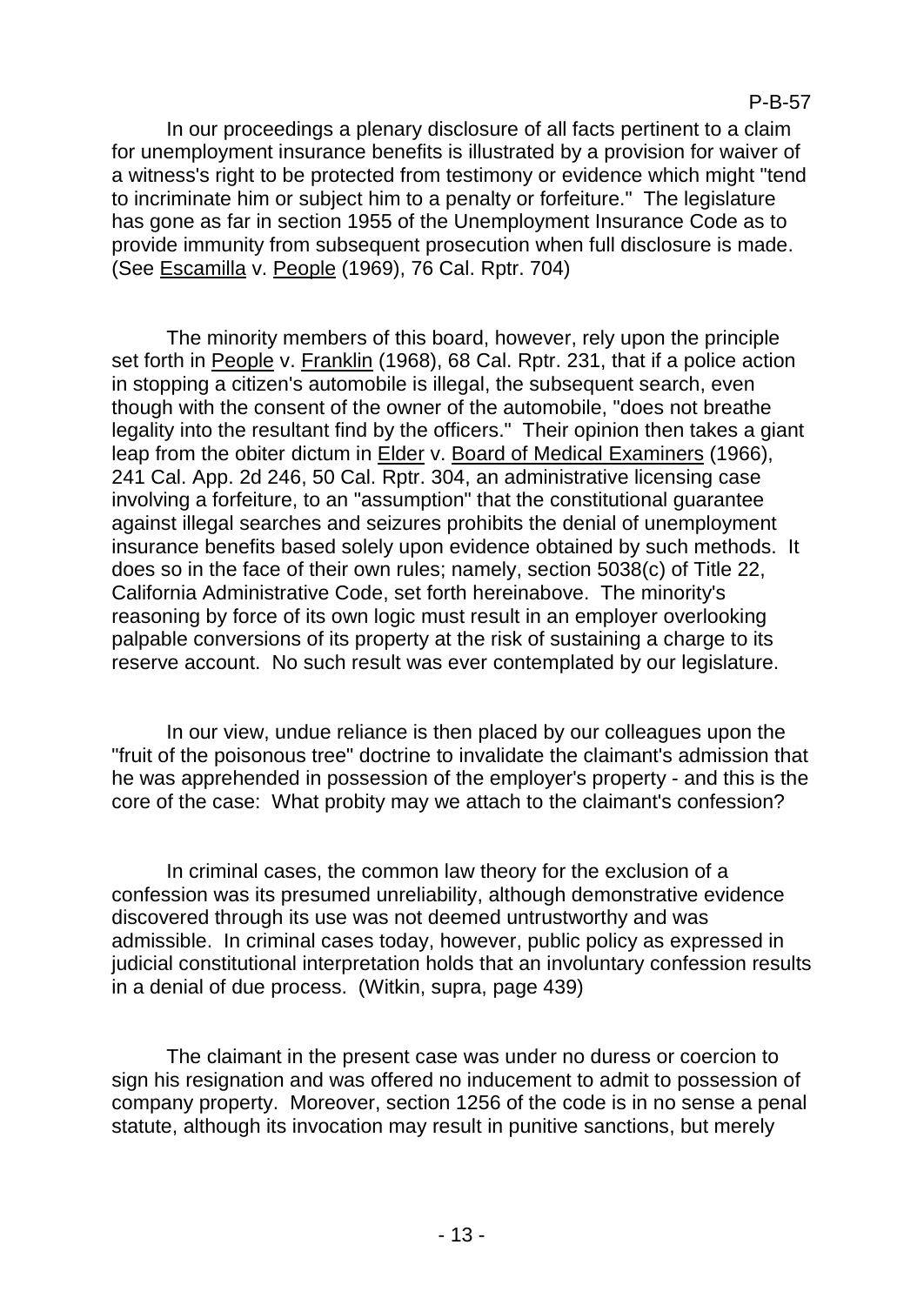establishes certain eligibility standards as conditions precedent to the receipt of unemployment insurance benefits. The claimant's statements were admissible in the present proceeding subject to his right to explain them away or otherwise discredit them, and subject to his proof of the threats or other circumstances of duress which may have extorted it, or promises of reward which may have induced it. In accord is California Evidence Code, Section 1220.

This conclusion, in addition to our disposition of the "search and seizure" question, is in harmony with the Court's reasoning in Thomas v. California Emp. Stab. Comm. (1952), 39 Cal. 2d 501, 247 Pac. 2d 561, wherein the Supreme Court of California stated:

"In our opinion the benefits provided for by the Unemployment Insurance Act are property rights within the meaning of the term as used in the cases requiring a trial de novo. When a claimant has met all requirements of the act, and all contingencies have taken place under its terms, he then has a statutory right to a fixed or definitely ascertainable sum of money. . . . The determination of the exact amounts due is essentially a mathematical and mechanical process, and the administrative authorities have no discretion to withhold benefits from any particular claimant once it is determined that the facts support his claim and the condition of the fund permits payment. . . ." (39 Cal. 2d at page 504) (Emphasis supplied)

Acceptance of this principle is implicit in Appeals Board Decision No. P-B-17, which applied a rule of reason propounded by the United States Supreme Court in Sherbert v. Verner (1963), 374 U.S. 398, 10 L. Ed, 2d 965. The Supreme Court in Sherbert cautioned that some religious practices can cause an individual to become "a nonproductive member of society" in terms of eligibility for unemployment insurance benefits, and that, despite a constitutional guarantee respecting the free exercise of one's religious beliefs, there is no constitutional guarantee to receipt of unemployment insurance benefits. Nor would anyone seriously contend that our decision in Appeals Board Decision No. P-B-40 resulted in an impairment of the parties' substantive rights - their freedom from impairment of contract under Article 1, section 10 of the United States Constitution or Article 1, section 16 of the California Constitution - when we held that once the employer-employee relationship has been terminated and the issue of entitlement to unemployment insurance benefits is raised, it becomes the statutory duty of the department to construe the significance of collective bargaining provisions so as to determine a claimant's eligibility for benefits.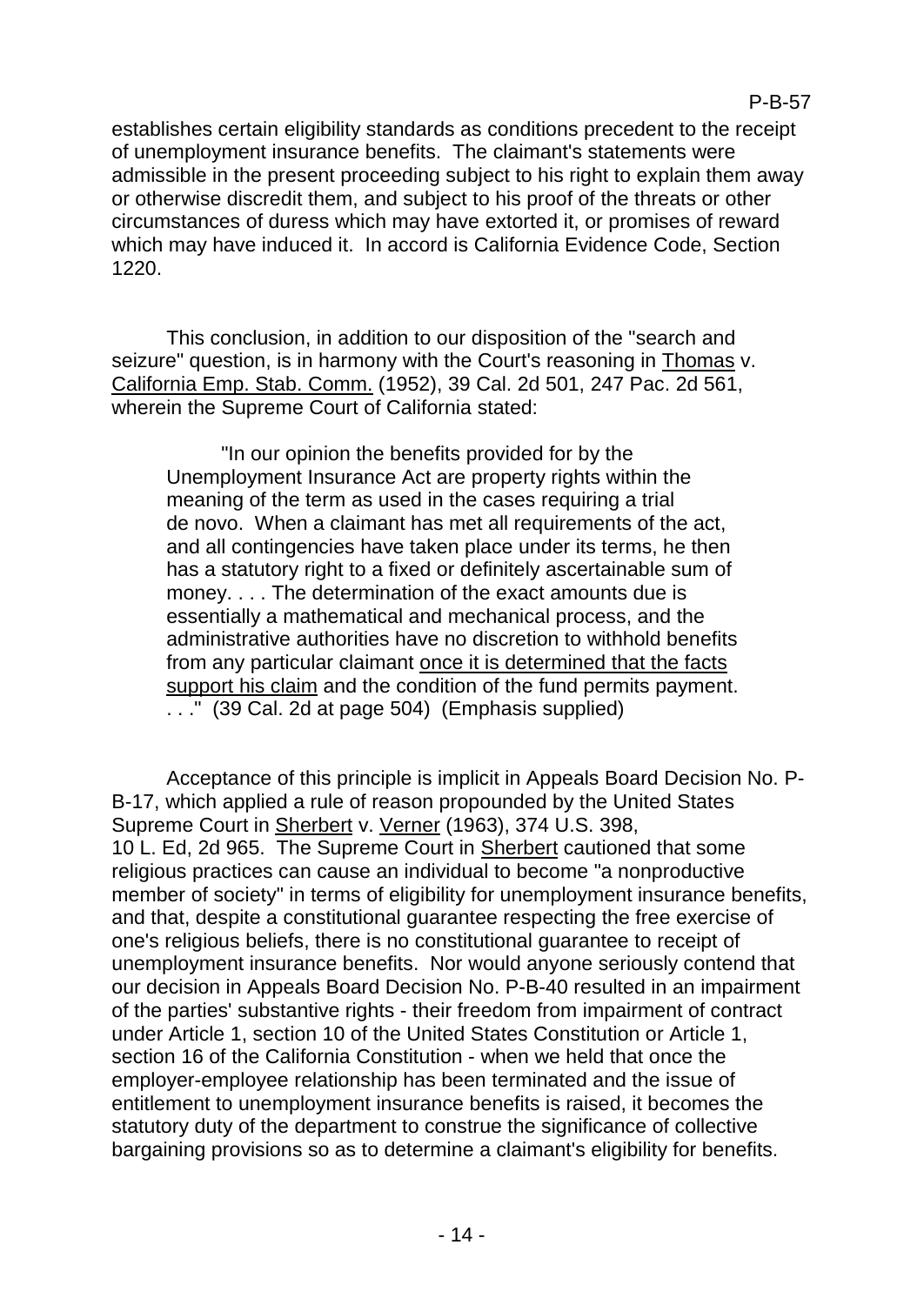We distinguish herein the holding in Syrek v. California Unemployment Insurance Appeals Board (1960), 54 Cal. 2d 519, 354 Pac. 2d 625. The court in that case stated that a claimant who refuses to take a loyalty oath for a civil service job cannot be denied benefits for that reason alone, because the Unemployment Insurance Code does not make any such requirement of a claimant in order to receive benefits. In other words, the court concluded only that swearing or not swearing to the loyalty oath was not a test of eligibility for benefits and that a claimant who believes an oath is morally objectionable is justified in his refusal to do that which he considers improper.

But we are now dealing with a matter of procedural due process. Due process signifies the right to be heard in a fair hearing, "heard before a tribunal which at least meets currently prevailing standards of impartiality." (Corwin, Analysis and Interpretation of the Constitution of the United States of

America, 1953 ed., page 849) It depends upon a disinterested inquiry, an evaluation of a balanced order of facts fairly stated. (Rochin v. California (1952), 342 U.S. 165, 72 S. Ct. 205)

The claimant in the present case was found with company property in his possession hidden beneath a blanket in the passenger compartment of his automobile. He offered an explanation that some unknown third party had placed the merchandise there, but the claimant could not give a plausible reason for such curious action. He voluntarily signed a written statement admitting to possession of and accepting responsibility for the employer's property. Such corroboration fortifies the independent proof of misappropriation established by his unauthorized possession of company property. Only at the hearing did he repudiate these statements by asserting that he had been tricked into confessing his guilt. We believe the employer has sustained its burden of going forward to prove conversion of its property. As in Benefit Decision No. 5114, supra, the evidence establishes that it was possible for the claimant to obtain the merchandise and to remove it from the employer's premises. His denials that he was not implicated, without more, are not worthy of belief. Since the referee's findings are not supported by the weight of the evidence, they are not approved. (Appeals Board Decision No, P-B-10) The claimant was discharged for misconduct connected with his most recent work. Consequently, the employer's reserve account is entitled to relief of benefit charges.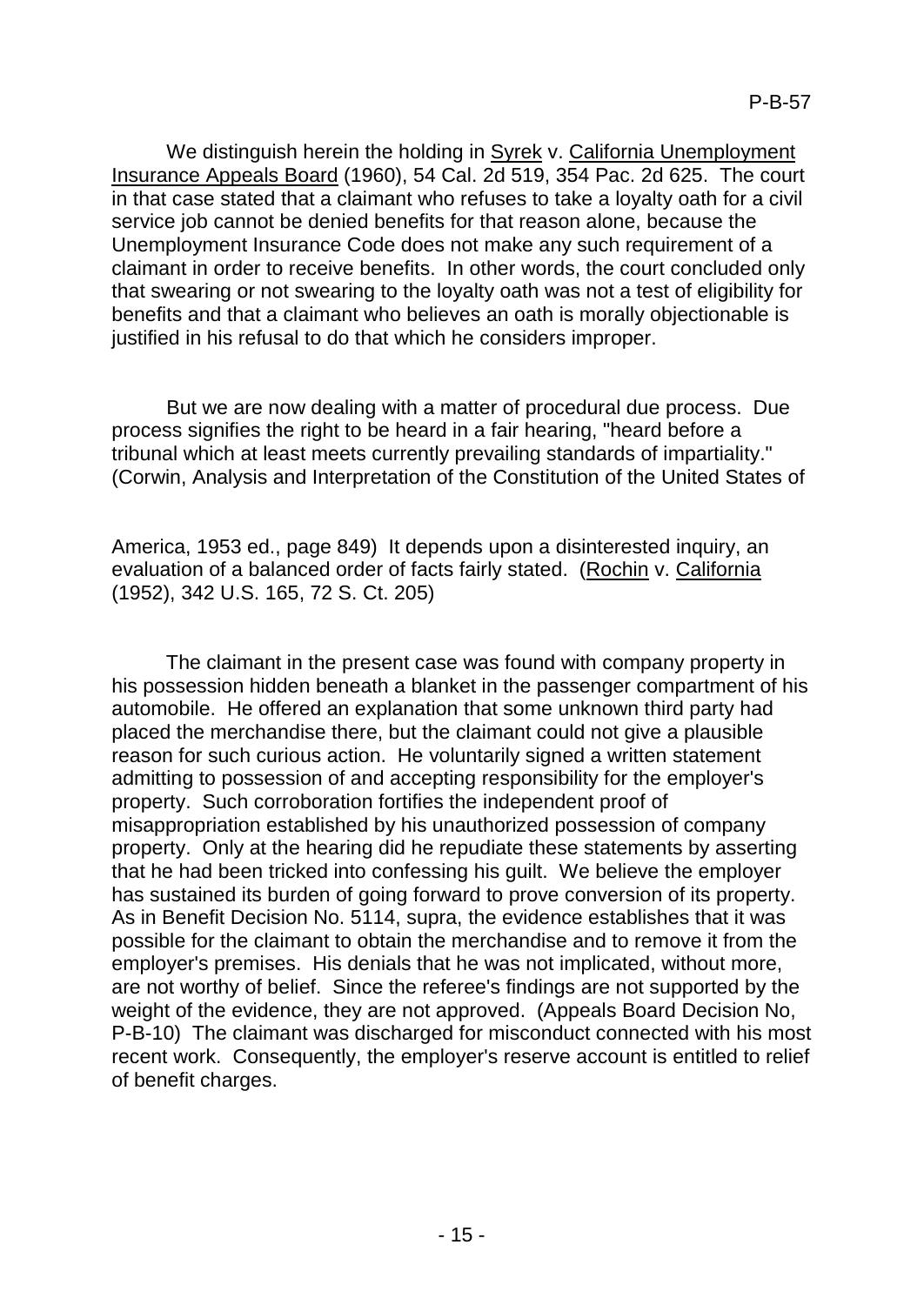## DECISION

The decision of the referee is reversed. The claimant was discharged for misconduct connected with his most recent work and is disqualified from receiving benefits under section 1256 of the code. The employer's reserve account is relieved of benefit charges under sections 1030 and 1032 of the code.

Sacramento, California, November 20, 1969.

# CALIFORNIA UNEMPLOYMENT INSURANCE APPEALS BOARD

ROBERT W. SIGG, Chairman

CLAUDE MINARD

JOHN B. WEISS DISSENTING - Written Opinion Attached

LOWELL NELSON

DON BLEWETT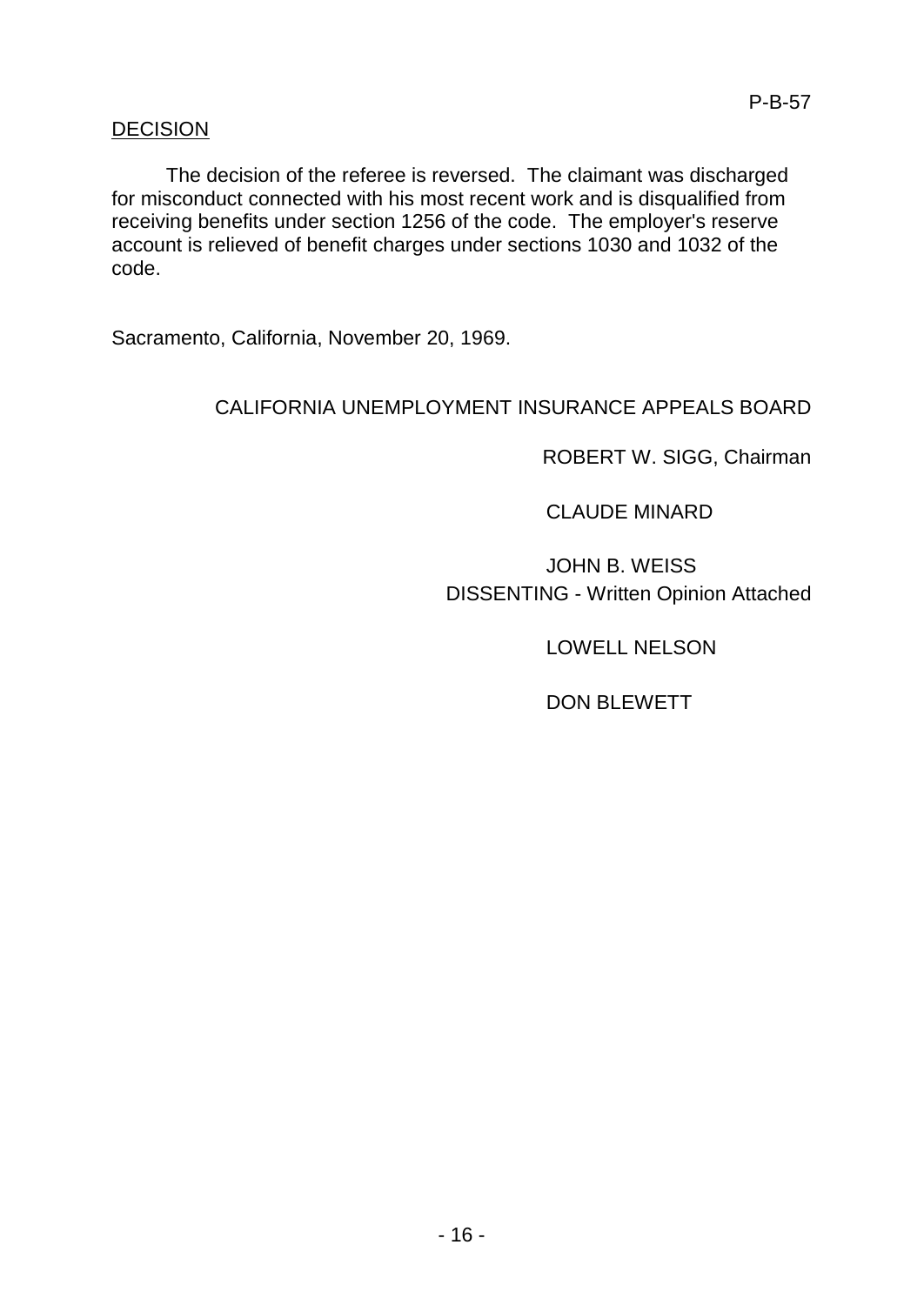# DISSENTING OPINION

We would add the following findings to the findings of fact found by our colleagues; namely, that the claimant's car in which the merchandise was found could be opened by anyone through a broken window; that the employer also reported to the department that when the claimant was stopped by the police officer it was for a "routine check"; and, that since the officer stopped the claimant for a "routine check" it must be concluded that the officer had no warrant for the claimant's arrest nor a search warrant.

In the present case it must be decided whether the employer has sustained the burden of proving the misappropriation of its property by the claimant. This depends on what proof may be considered herein. The proof of misappropriation is made up of the finding of articles with the employer's labels in the claimant's automobile. Such evidence is the result of a search by a police officer of the Los Angeles Police department.

The Fourth Amendment of the Federal Constitution and section 19 of Article I of the California Constitution guarantee that people are entitled to be secure in their persons, houses, papers, and effects, against unreasonable searches and seizures. The Fourth Amendment is applicable to the states under the due process clause of the Fourteenth Amendment of the Federal Constitution. (People v. Cahan (1955), 44 Cal. 2d 434, 282 P. 2d 905)

In Mapp v. Ohio (1961), 367 U.S. 643, 81 S. Ct. 1684, 6 L. Ed. 2d 1081, the court held "that all evidence obtained by searches and seizures in violation of the Constitution is, by that same authority, inadmissible in a state court."

In general, a search of a person's house, papers, or effects without his consent, or as an incident to a lawful arrest, or without a search warrant, is a violation of the person's constitutional guarantee prohibiting unlawful search and seizure. (Zap v. United States (1946), 328 U.S. 624, 66 S. Ct. 1277, 90 L. Ed. 1477; United States v. Rabinowitz (1950), 339 U.S. 56, 70 S. Ct. 430, 94 L. Ed. 653; United States v. Ventresca (1965), 380 U.S. 102, 85 S. Ct. 741, 13 L. Ed. 2d 684) Consent must be obtained prior to any illegal action of the governmental officer and not immediately after such conduct. (People v. Haven (1963), 59 Cal. 2d 713, 31 Cal. Rptr. 47, 381 P. 2d 927)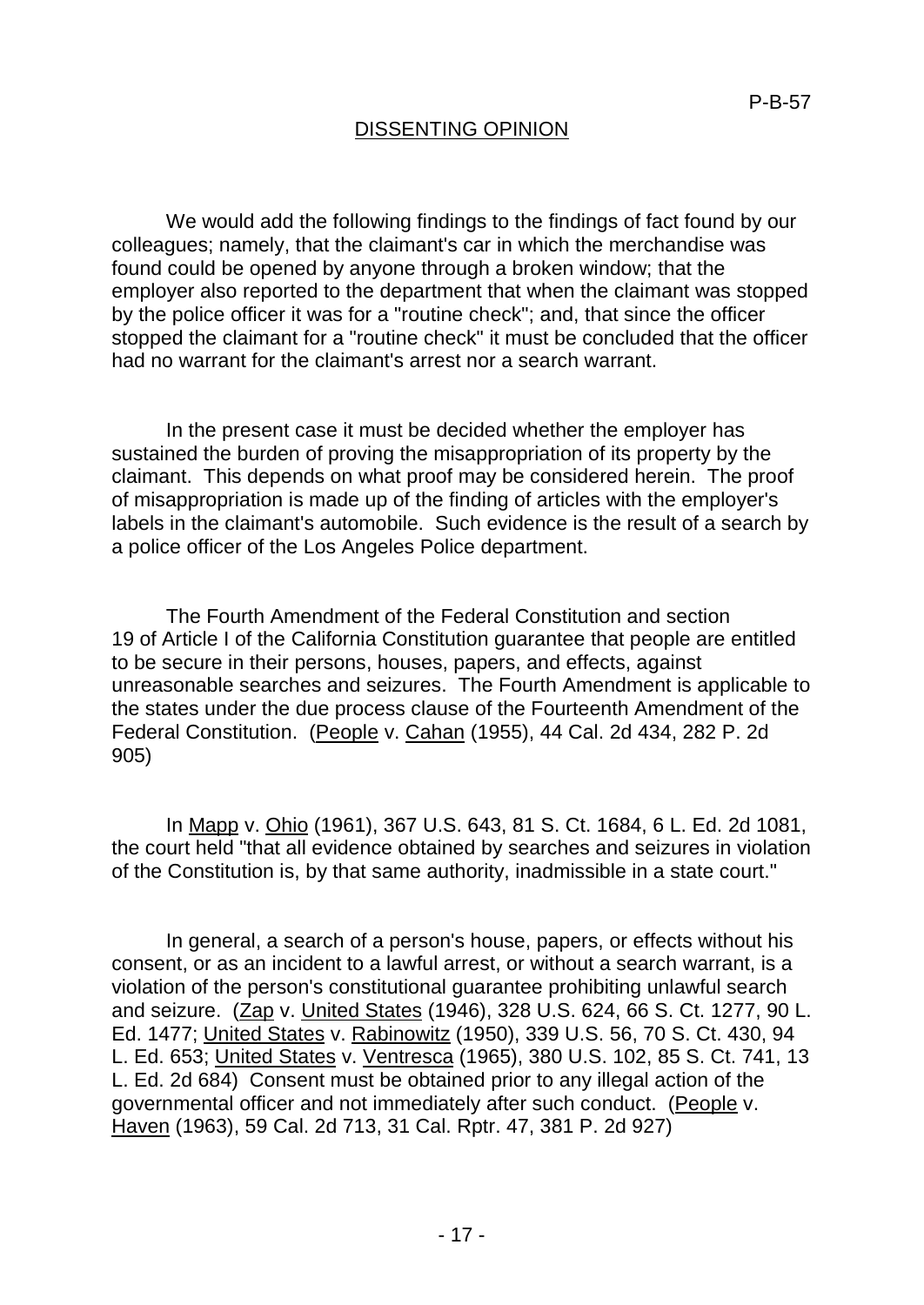The stopping and searching of an automobile without a lawful arrest or warrant is a violation of the constitutional guarantee prohibiting unlawful search and seizure unless there was probable cause, such as suspicious circumstances, for such conduct. (Wiren v. Horrall (1948), 85 Cal. App. 2d 497, 193 P. 2d 470; People v. Gale (1956), 46 Cal. 2d 253, 294 P. 2d 13) If the stopping of the automobile by the police is illegal, the search, though by consent of the owner of the vehicle "does not breathe legality into the resultant find by the officers." (People v. Franklin (1968), 68 Cal. Rptr. 231)

The above principles apply to seizures by governmental agents only, as distinguished from private individuals, and they apply to both criminal and civil proceedings. (See 5 ALR 3rd 670 and People v. McGrew (1969), 75 Cal. Rptr. 378)

The next question is whether the constitutional guarantee prohibiting unlawful search and seizure applies to administrative proceedings such as hearings conducted under the Unemployment Insurance Code.

Elder v. Board of Medical Examiners (1966), 241 Cal. App. 2d 246, 50 Cal. Rptr. 304, involved a proceeding before the Board of Medical Examiners of the State of California to revoke the license of a medical doctor to practice medicine. In this case governmental agents entered the doctor's office while he was on vacation and seized certain documents regarding patients for whom narcotics had been prescribed and at the same time arrested the doctor's nurse on the charge of practicing medicine. The hearing officer ruled that the policy of excluding evidence seized by unlawful search and seizure does not apply to administrative hearings. The ultimate finding of the board was that the doctor's license should be revoked because of illegal prescription of drugs to narcotic addicts. The trial court set aside the order of the board which revoked the doctor's license to practice medicine, partly on the ground that the illegally obtained evidence was used to support the board's order. Upon appeal, the District Court of Appeal held that the evidence that was seized by the governmental agents was not used to support the board's order nor were the "fruits" of such evidence used for that purpose. The court held that there was substantial probative evidence to support the board's order revoking the doctor's license and therefore reversed the trial court's judgment. Hearing was denied by the State Supreme Court. Certiorari was denied by the United States Supreme Court.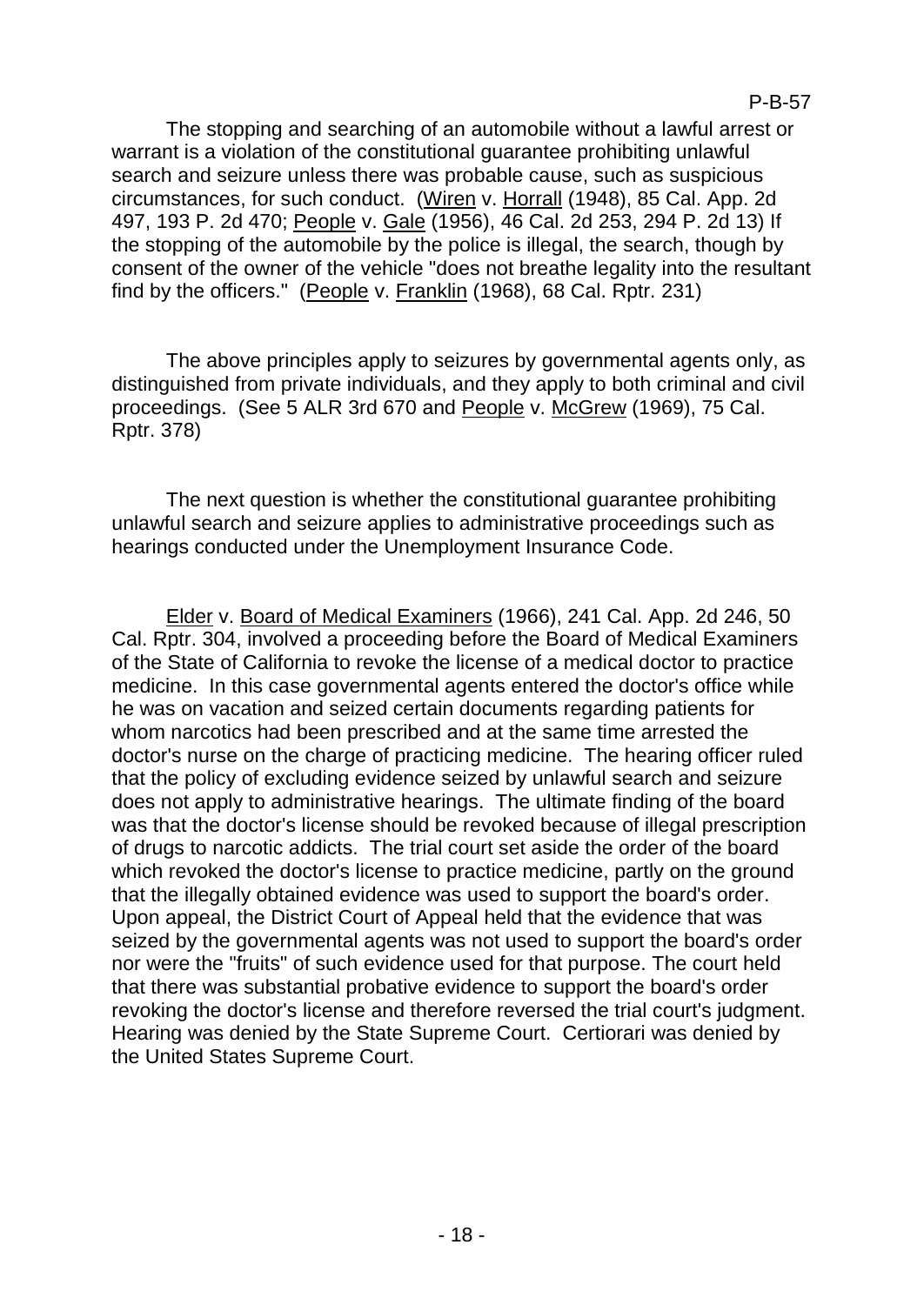Since the evidence that was seized from the doctor's office was not used to support the order of the Board of Medical Examiners in the Elder case, the court did not have to pass directly on the question of the applicability in administrative hearings of the constitutional guarantee prohibiting unlawful search and seizure. The court had the following to say regarding this subject:

"The hearing officer ruled that the policy of excluding evidence seized by an unlawful search and seizure (People v. Cahan (1955) 44 Cal. 2d 434, 445, 282 P. 2d 905, 50 A.L.R. 2d 513) did not apply to administrative hearings, at least where there was some right to inspect and investigate the business of a licensee. (See Cooley v. State Bd. of Funeral Directors (1956) 141 Cal. App. 2d 293, 298, 296 P. 2d 588.) The question was postulated but not decided in Thorp v. Dept. of Alcoholic Bev. Control (1959) 175 Cal. App. 2d 489, 492, 346 P. 2d 433. Since the trial court pronounced judgment the Supreme Court in People v. One 1960 Cadillac Coupe (1964) 62 Cal. 2d 92, 41 Cal. Rptr. 290, 396 P. 2d 706, applied the rule to proceedings for forfeiture of property. The following language appears to bear out the foresight of the trial judge in this case who ruled that it was erroneous for the hearing officer to rule as outlined above. 'The People also contend that, conceding the unlawfulness of the seizure, the exclusionary rule should not be applied in a car-forfeiture case, as the action is civil in nature. Whatever the label which may be attached to the proceeding, it is apparent that the purpose of the forfeiture is deterrent in nature and that there is a close identity to the aims and objectives of criminal law enforcement. On policy the same exclusionary rules should apply to improper state conduct whether the proceeding contemplates the deprivation of one's liberty or property. (See People v. Cahan, 44 Cal. 2d 434, 445, 282 P. 2d 905, 50 A.L.R. 2d 513.)' (62 Cal. 2d at pp. 96-97, 41 Cal. Rptr. at p. 293, 396 P. 2d at p. 709.)

"In view of the foregoing it will be assumed herein that the exclusionary rule will apply to an administrative hearing where the proceeding contemplates the deprivation of a license which is recognized as a property right, as is the right to practice medicine. (See Hewitt v. Board of Medical Examiners (1906) 148 Cal. 590, 592, 84 P. 39, 3 L.R.A., N.S., 896.)"

Benefits provided for by the Unemployment Insurance Code are property rights. (Thomas v. California Employment Stabilization Commission, et al. (1952), 39 Cal. 2d 501, 247 P. 2d 561)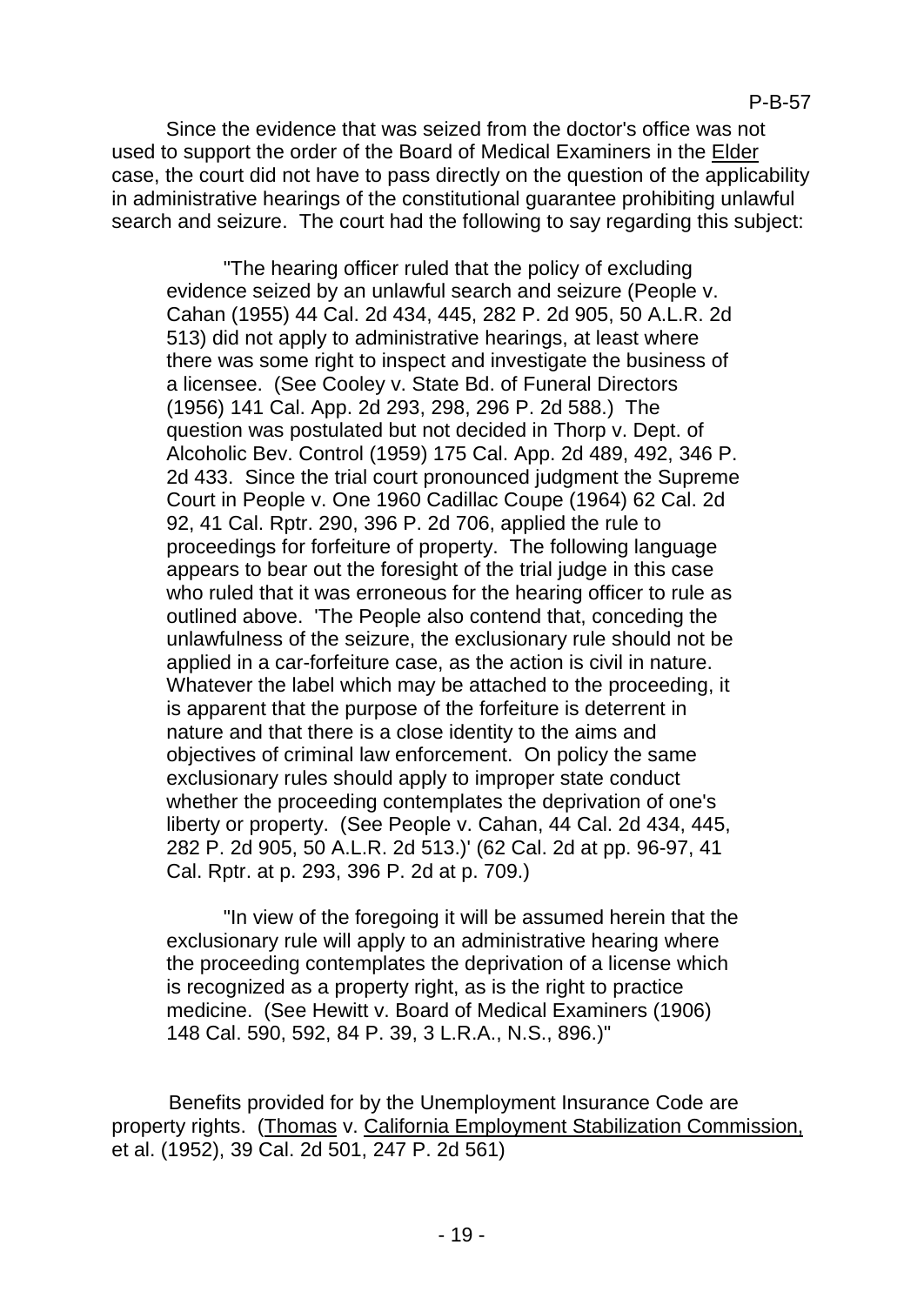## P-B-57

Since an appellate court of this state "assumes" that the constitutional guarantee prohibiting unlawful search and seizure applies in administrative hearings where property rights are involved, we are constrained to find that that guarantee applies in administrative hearings such as is now before us under the Unemployment Insurance Code.

In reaching this conclusion we are not unmindful of the provisions of section 1952 of the Unemployment Insurance Code and section 5038(c) of Title 22, California Administrative Code.

Section 1952, Unemployment Insurance Code:

"The Appeals Board and its representatives and referees are not bound by common law or statutory rules of evidence or by technical or formal rules of procedure but may conduct the hearings and appeals in such manner as to ascertain the substantial rights of the parties. . . ."

Section 5038(c), Title 22, California Administrative Code:

"(c) Any relevant evidence shall be admitted if it is the sort of evidence on which responsible persons are accustomed to rely in the conduct of serious affairs, regardless of the existence of any common law or statutory rule which might make improper the admission of such evidence over objection in civil actions."

In regard to the Elder case, we note that hearings conducted before the Board of Medical Examiners of the State of California are governed in matters of receiving evidence by subdivision (c) of section 11513 of the Government Code which provides:

"(c) The hearing need not be conducted according to technical rules relating to evidence and witnesses. Any relevant evidence shall be admitted if it is the sort of evidence on which responsible persons are accustomed to rely in the conduct of serious affairs, regardless of the existence of any common law or statutory rule which might make improper the admission of such evidence over objection in civil actions. Hearsay evidence may be used for the purpose of supplementing or explaining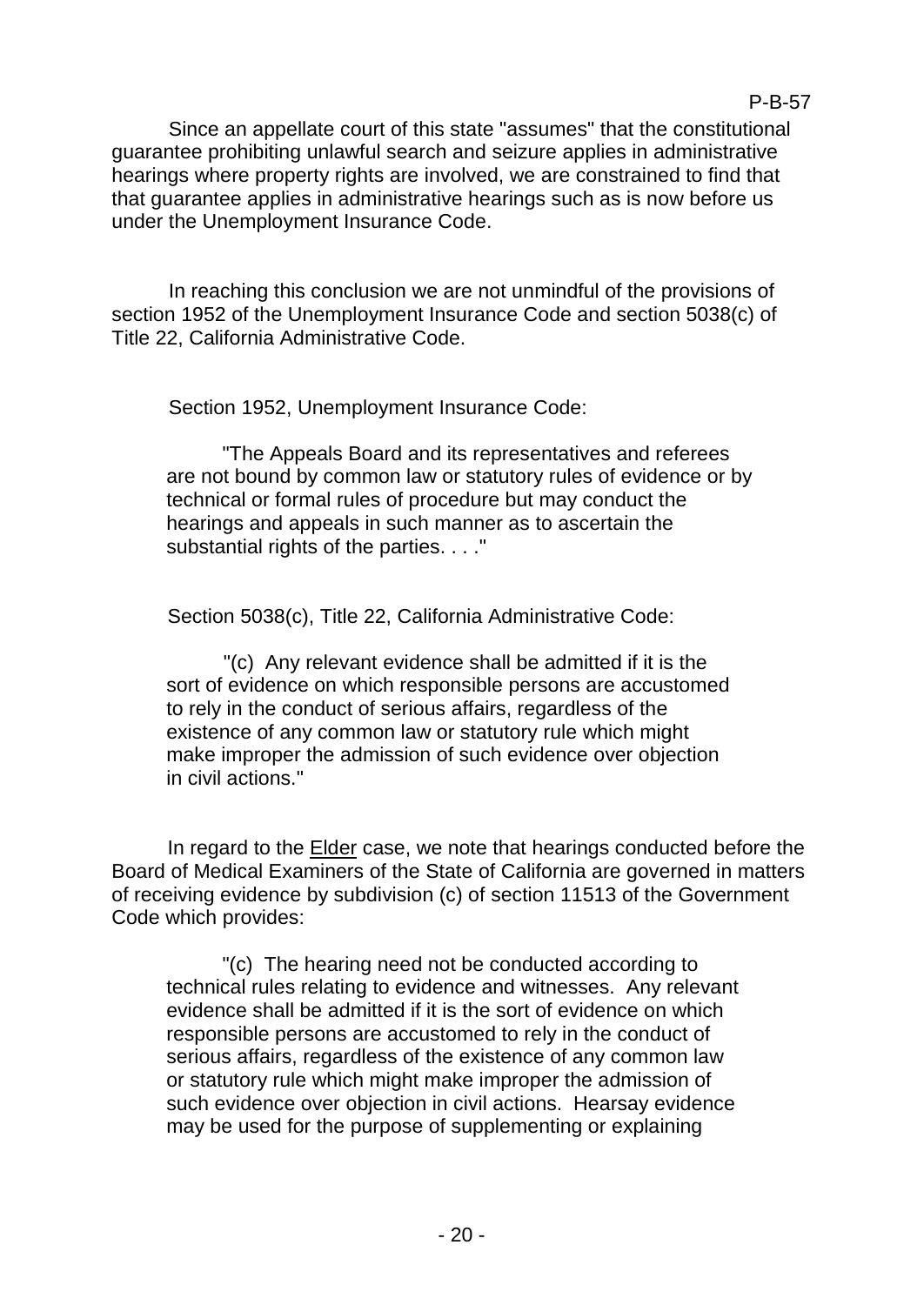other evidence but shall not be sufficient in itself to support a finding unless it would be admissible over objection in civil actions. The rules of privilege shall be effective to the extent that they are otherwise required by statute to be recognized at the hearing, and irrelevant and unduly repetitious evidence shall be excluded."

(Rules of privilege also apply to hearings under the Unemployment Insurance Code (Benefit Decision No. 68-279))

The Government Code provision last quoted did not prevent the court from assuming that the constitutional guarantee prohibiting unlawful search and seizure applied in administrative hearings involving property rights. We must therefore reach the same conclusion regarding the effect of section 1952 of the Unemployment Insurance Code and 22 Cal. Adm. Code 5038(c) on administrative hearings under the Unemployment Insurance Code.

No suspicious circumstances are shown in the record before us to warrant the search that was made of the claimant's automobile by the police officer, a governmental agent. It was as concluded by the referee, merely a routine check during daylight hours on a public highway. The search was not made as an incident to a lawful arrest. The claimant had not given his consent prior to being stopped by the police officer. The police officer had no warrant for such action. The items that were removed from the claimant's automobile were therefore taken in violation of the constitutional guarantee prohibiting an unlawful search and seizure. Since we must respect that guarantee in proceedings such as is now before us under the Unemployment Insurance Code, evidence concerning the possession by the claimant of the items which the police officer removed from the claimant's automobile cannot, in our judgment, be received by this board because such evidence is present only as a result of the illegal act of the police officer.

In regard to Exhibit No. 4, which we assume was executed for the purpose of obtaining a confession, we need not determine its authenticity because it too is not evidence which, in our judgment, can be considered in this proceeding.

Wong Sun v. United States (1963), 371 U.S. 471, 83 S. Ct. 407, 9 L. Ed. 2d 441, involved an unlawful search and seizure by federal narcotic agents followed by statements of the accused. The court stated: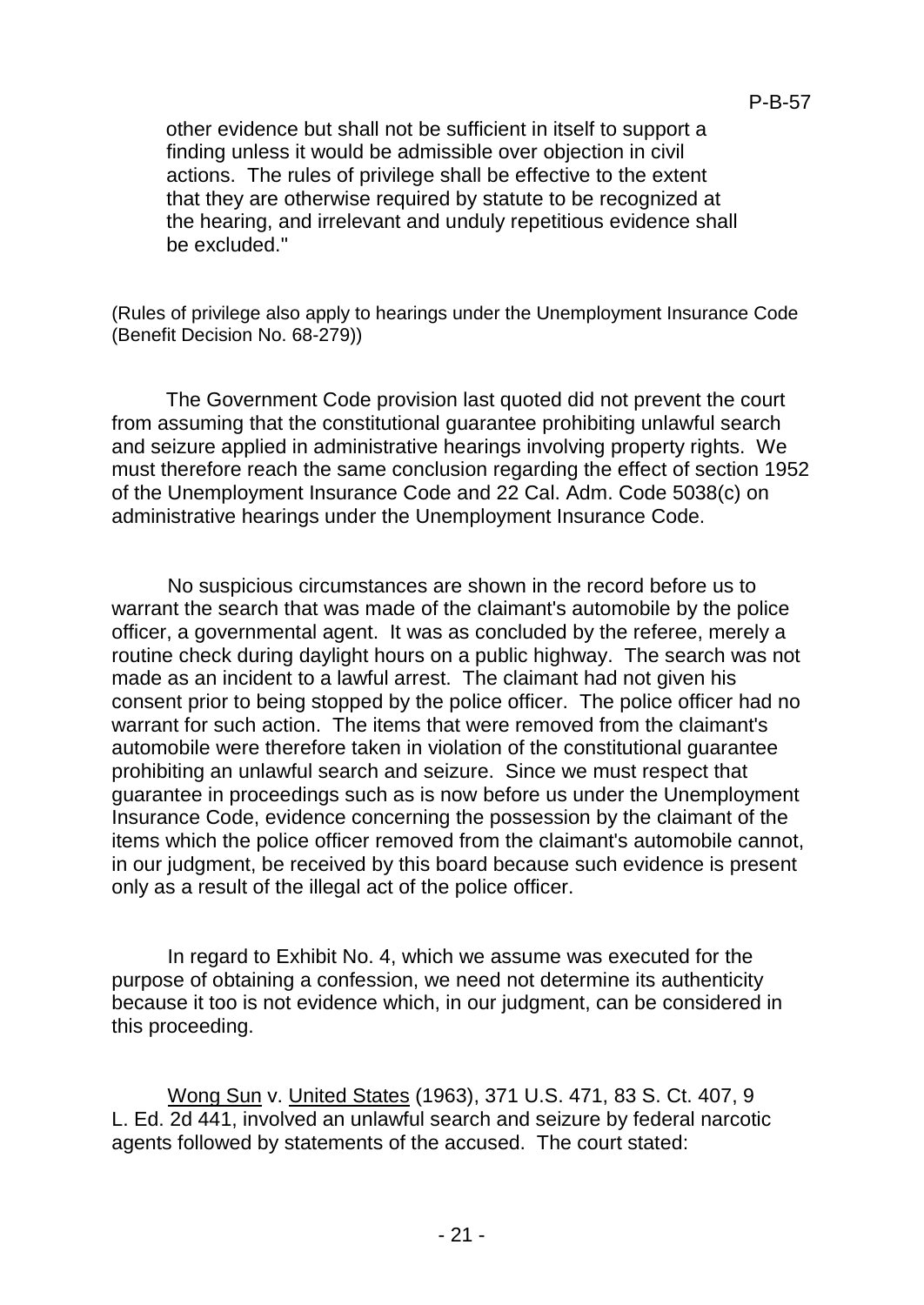". . . verbal evidence which derives so immediately from an unlawful entry and an unauthorized arrest as the officers'

action in the present case is no less the 'fruit' of official illegality than the more common tangible fruits of the unwarranted intrusion<sup>"</sup>

People v. Stoner (1967), 65 Cal. 2d 595, 55 Cal. Rptr. 897, 422 P. 2d 585, involved an unlawful search and seizure followed by an arrest in Las Vegas, Nevada, on October 29, 1960 for robbery, and a confession in a Temple City, California jail on November 1, 1960. During the last mentioned 72-hour period the only persons the defendant saw were police officers, the defendant's parole officer, and possibly other prisoners. The court stated the following:

"Defendant contends that the trial court erred in admitting the confession into evidence on the ground that it is a product of the illegal search and seizure and was therefore 'a fruit of the poisonous tree' . . . .

"In Wong Sun v. United States, 371 U.S. 471, 83 S. Ct. 407, 9 L. Ed. 2d 441, the United States Supreme Court considered statements of the defendant made after the police had unlawfully entered his home and illegally arrested him. It held that once the 'verbal evidence . . . derives so immediately' from the misconduct, it must be excluded . . . .

". . . there was no break in the chain between the illegal search and seizure and defendant's confession. It was not 'sufficiently an act of free will to purge the primary taint.' (Wong Sun v. United States, supra . . . .

"Since the confession was inadmissible under the rule of Wong Sun . . . as fruit of the poisonous tree, we need not consider defendant's contentions that it was involuntary and also inadmissible under Escobedo v. State of Illinois, 378 U.S. 478, 84 S. Ct. 1758, 12 L. Ed. 2d 977, and People v. Dorado, 62 Cal. 2d 338, 42 Cal. Rptr. 169, 398 P. 2d 361 . . . ."